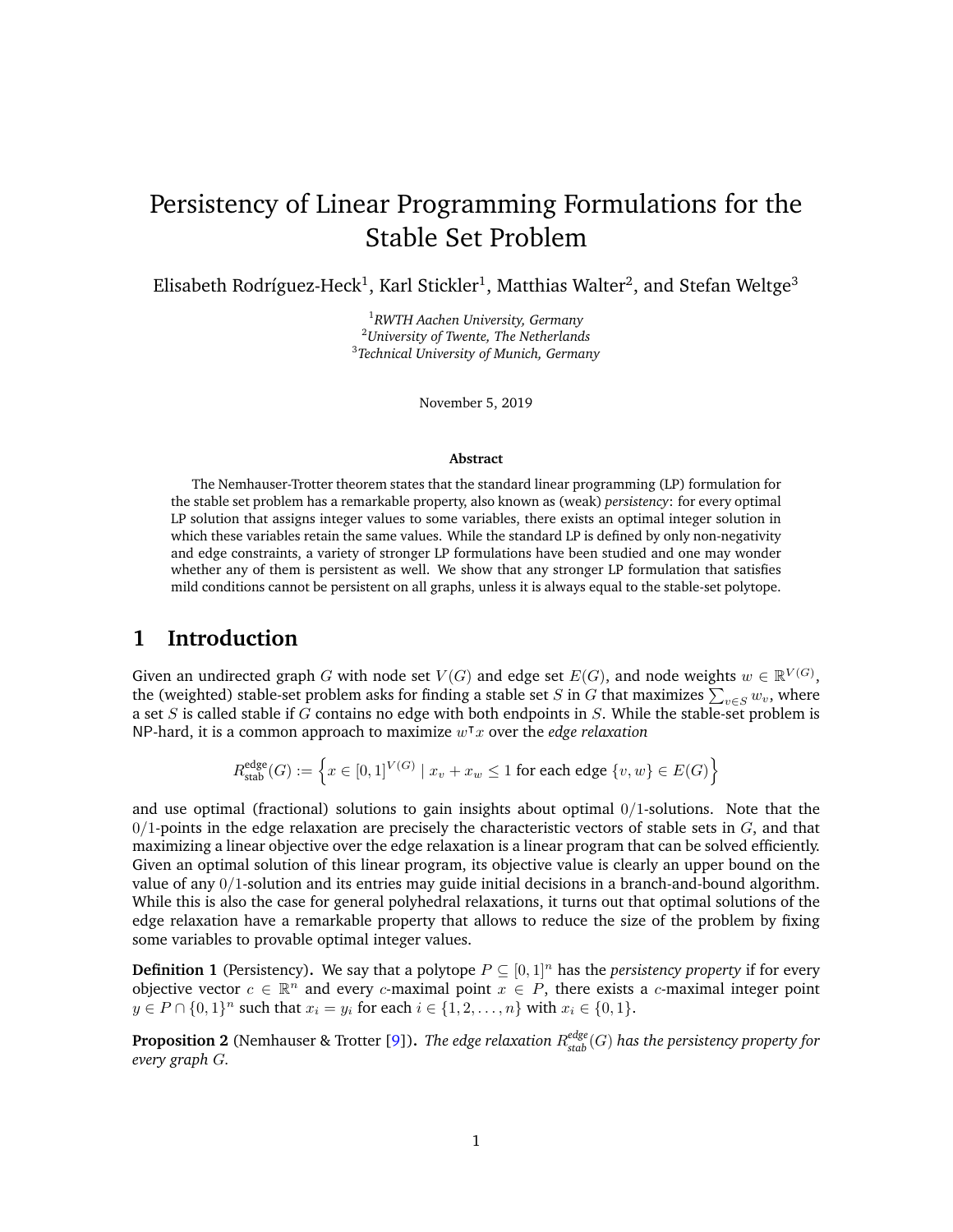In other words, the result of Nemhauser & Trotter [\[9\]](#page-13-0) states that if  $x^*$  is an optimal solution for the edge relaxation, then there exists an optimal stable set  $S^\star$  satisfying  $V_1\subseteq S^\star\subseteq V(G)\setminus V_0$ , where  $V_i := \{v \in V(G) \mid x_v^* = i\}$  for  $i = 0, 1$ . In this case, the nodes in  $V_0 \cup V_1$  can be deleted and the search only has to be performed on the remaining graph. Clearly, this reduction is significant if  $x^*$  assigns integer values to many nodes.

Hammer, Hansen and Simeone [\[5\]](#page-12-0) provided a reduction of (Unconstrained) Quadratic Binary Programming (QBP) to the stable set problem and showed that weak persistency holds for (QBP) as well. Boros et al. [\[1\]](#page-12-1) provided an algorithm to compute the largest possible set of variables to fix via persistencies in a quadratic binary program in polynomial time. This algorithm has been successfully used in practice to solve problems of millions of variables in the field of computer vision by reducing the problem dimension using persistencies [\[8,](#page-13-1) [6,](#page-12-2) [3\]](#page-12-3).

In general, dual bounds obtained from the edge relaxation are quite weak, and several families of additional inequalities have been studied in order to strengthen this formulation. Examples are the clique inequalities [\[11\]](#page-13-2), (lifted) odd-cycle inequalities [\[11\]](#page-13-2) and clique-family inequalities [\[10\]](#page-13-3). Most of these families were discovered by systematically studying the facets of the *stable-set polytope*  $P_{stab}(G)$ , which is the convex hull of the characteristic vectors of stable sets in  $G$ . The stable-set polytope itself is known to be a complicated polytope. In particular, one cannot expect to be able to completely characterize its facial structure [\[7\]](#page-13-4). Thus, the following question is natural.

*Do there exist stronger linear programming formulations for the stable set problem that also have the persistency property for every graph* G*?*

In this paper, we answer the question negatively. More precisely, we show that an LP formulation (satisfying mild conditions) that is stronger than the edge formulation cannot be persistent on all graphs, unless it always yields the stable set polytope.

**Outline.** The paper is structured as follows. We start by introducing the conditions we impose on the LP formulation in Section [2.](#page-1-0) Our main result and its consequences are presented in Section [3.](#page-3-0) Section [4](#page-4-0) is dedicated to the proof of the main result. The paper is concluded in Section [5,](#page-12-4) where we discuss open problems.

## <span id="page-1-0"></span>**2 LP formulations for stable set**

It is clear that, for a *single* non-bipartite graph G, one can artificially construct polytopes strictly between  $R_{\text{stab}}^{\text{edge}}(G)$  and  $P_{\text{stab}}(G)$  that have the persistency property. For instance, if  $x \in R_{\text{stab}}^{\text{edge}}(G) \setminus P_{\text{stab}}(G)$ is any point that has only fractional coordinates, then the polytope  $\mathrm{conv}(P_{\text{stab}}(G) \cup x)$  has the persistency property for trivial reasons. In this work, however, we consider relaxations defined for *every* graph that arise in a more structured way.

To this end, let G denote the set of finite undirected simple graphs. We regard an LP *formulation* for the stable set problem as a map that assigns to every graph  $G \in \mathcal{G}$  a polytope  $R_{stab}(G) \supseteq P_{stab}(G)$ . As an example, the edge formulation assigns  $R^{\text{edge}}_{\text{stab}}(G)$  to every graph  $G$ . Next, let us specify some natural conditions that are satisfied by all prominent formulations and under which our main result holds. Each of these conditions is defined for a formulation  $R_{stab}$ .

**Condition (A).** The formulation  $R_{stab}$  is at least as strong as the edge formulation. Formally,

<span id="page-1-1"></span>for each 
$$
G \in \mathcal{G}
$$
, we have  $P_{\text{stab}}(G) \subseteq R_{\text{stab}}(G) \subseteq R_{\text{stab}}^{\text{edge}}(G)$ . (A)

**Condition (B).** The inequalities defining  $R_{stab}$  are derived from facets of  $P_{stab}$ . Formally,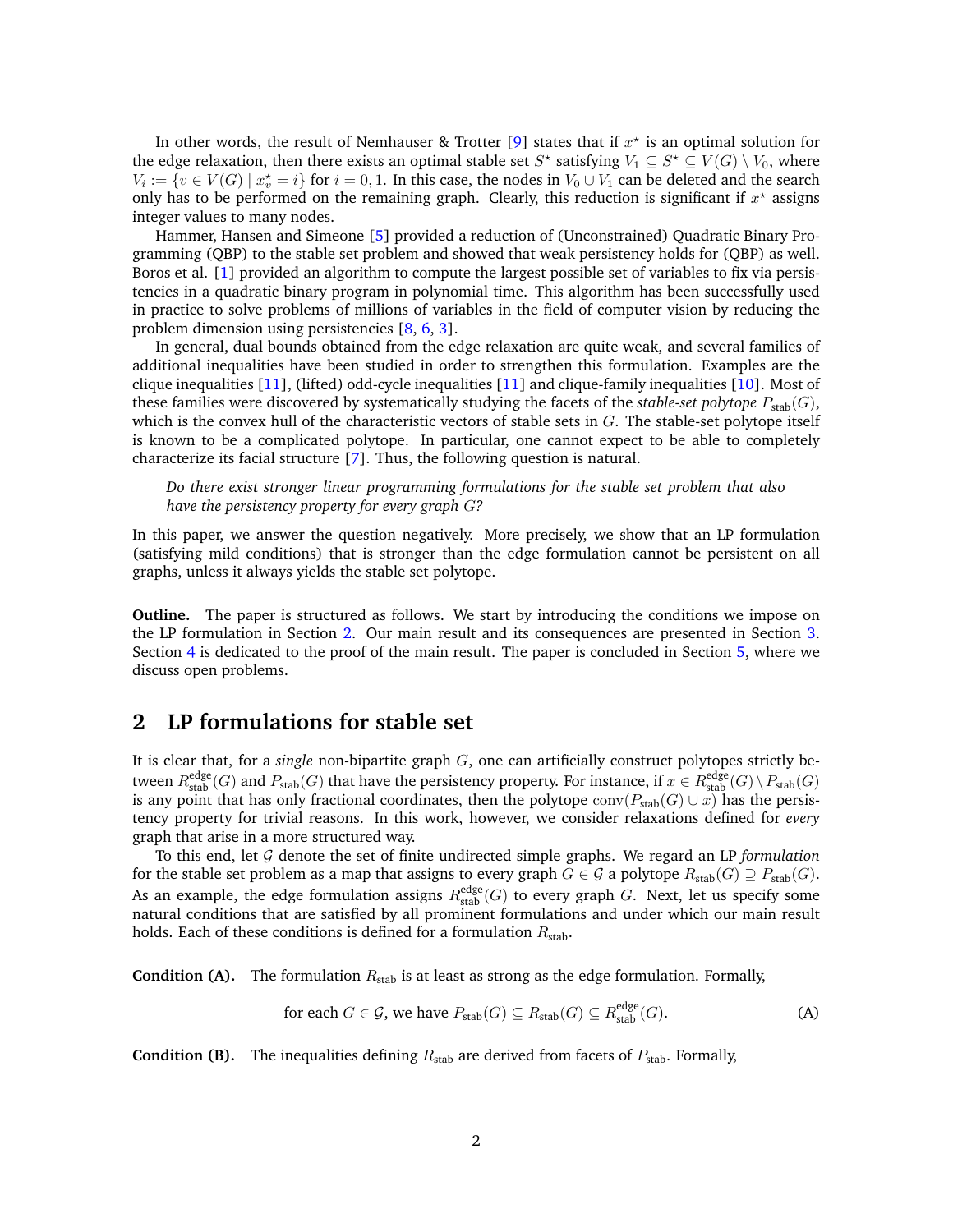<span id="page-2-0"></span>for each  $G \in \mathcal{G}$ , each inequality with support  $U \subseteq V(G)$  that is facet-defining for  $R_{\text{stab}}(G)$  is also facet-defining for  $P_{\text{stab}}(G[U])$ , (B)

where  $G[U]$  denotes the subgraph induced by U. Note that inequalities need to define facets only on their support graph. In particular, odd-cycle inequalities satisfy [\(B\)](#page-2-0) although in general they do not define facets [\[11\]](#page-13-2).

**Condition (C).** For every graph  $G \in \mathcal{G}$ , validity of facet-defining inequalities of  $R_{stab}(G)$  is inherited by induced subgraphs. Formally,

<span id="page-2-2"></span>for each  $G \in \mathcal{G}$ , each inequality with support  $U \subseteq V(G)$  that is facet-defining for  $R_{\text{stab}}(G)$  is valid (although not necessarily facet-defining) for  $R_{\text{stab}}(G[U])$ . (C)

This requirement ensures that if an (irredundant) inequality arises for some graph then it must (at least implicitly) occur for all induced subgraphs for which it is defined. The reverse implication is imposed by the fourth condition, although in a more structured way. For this, we need the following definitions.

Let  $G_1, G_2 \in \mathcal{G}$  and let  $v_1 \in V(G_1), v_2 \in V(G_2)$ . Then the 1-sum of  $G_1$  and  $G_2$  at  $v_1$  and  $v_2$ , denoted by  $G_1 \oplus_{v_2}^{v_1} G_2$  is the graph obtained from the disjoint union of  $G_1$  and  $G_2$  by identifying  $v_1$  with  $v_2$ . Moreover, let  $P \subseteq \mathbb{R}^m$  and  $Q \subseteq \mathbb{R}^n$  be polytopes and let  $i \in \{1, 2, \ldots, m\}$  and  $j \in \{1, 2, \ldots, n\}$ . The 1-sum of  $P$  and  $Q$  at coordinates  $i$  and  $j$ , denoted by  $P \oplus_j^i Q$ , is defined as the projection of conv $(\{(x, y) \in P \times Q \mid x_i = y_j\})$  onto all variables except for  $y_j$ . Notice that this projection is an isomorphism since the variables  $x_i$  and  $y_j$  are equal.

**Condition (D).** For every pair of graphs  $G_1, G_2 \in \mathcal{G}$ , validity of inequalities is acquired by their 1-sum. Formally,

<span id="page-2-1"></span>
$$
R_{\text{stab}}(G_1 \oplus_{v_2}^{v_1} G_2) \subseteq R_{\text{stab}}(G_1) \oplus_{v_2}^{v_1} R_{\text{stab}}(G_2) \text{ holds for all } G_1, G_2 \in \mathcal{G} \text{ and all nodes } v_1 \in V(G_1) \text{ and } v_2 \in V(G_2).
$$
 (D)

Also this condition is very natural since every inequality that is valid for  $R_{stab}(G_1)$  is also valid for  $P_{\rm stab}(G_1 \oplus_{v_2}^{v_1} G_2)$ , and hence its participation in  $R_{\rm stab}(G_1 \oplus_{v_2}^{v_1} G_2)$  is reasonable.

Before we state our main result, let us mention immediate observations, which are summarized below.

#### <span id="page-2-6"></span>**Proposition 3.**

- <span id="page-2-3"></span>*(i)*  $R_{stab}^{edge}$  *and*  $P_{stab}$  *satisfy* [\(A\)](#page-1-1)–[\(D\)](#page-2-1).
- <span id="page-2-4"></span>*(ii)* Let  $R_{stab}$  be any formulation satisfying [\(B\)](#page-2-0) and [\(C\)](#page-2-2). Then  $R_{stab}(G_1\oplus_{v_2}^{v_1}G_2)\supseteq R_{stab}(G_1)\oplus_{v_2}^{v_1}R_{stab}(G_2)$ *holds for all*  $G_1, G_2 \in \mathcal{G}$  *and all nodes*  $v_1 \in V(G_1)$  *and*  $v_2 \in V(G_2)$ *.*
- <span id="page-2-5"></span>(iii) If  $R_{stab}^1$  and  $R_{stab}^2$  satisfy [\(A\)](#page-1-1)–[\(D\)](#page-2-1), then  $\{R_{stab}^1(G) \cap R_{stab}^2(G)\}_{G \in \mathcal{G}}$  also satisfies (A)–(D).

In other words, the second observation states that the reverse inclusion of  $(D)$  is implied by  $(B)$ and [\(C\)](#page-2-2), and the last observation is that our conditions are closed under intersection of relaxations.

*Proof.* It is clear that  $R_{\text{stab}}^{\text{edge}}$  satisfies [\(A\)](#page-1-1)–[\(D\)](#page-2-1), and that  $P_{\text{stab}}$  satisfies (A) and [\(C\)](#page-2-2). Chvátal proved Property [\(D\)](#page-2-1) for  $P_{\text{stab}}$  by showing that the stable-set polytope of a clique-sum of two graphs is obtained from the stable-set polytopes of these two graphs without adding inequalities (see Theorem 4.1 in [\[2\]](#page-12-5)). To see Property [\(B\)](#page-2-0) for  $P_{\text{stab}}$ , observe that the stable-set polytope of an induced subgraph is isomorphic to a face defined by the nonnegativity constraints of the removed nodes. This shows [\(i\).](#page-2-3)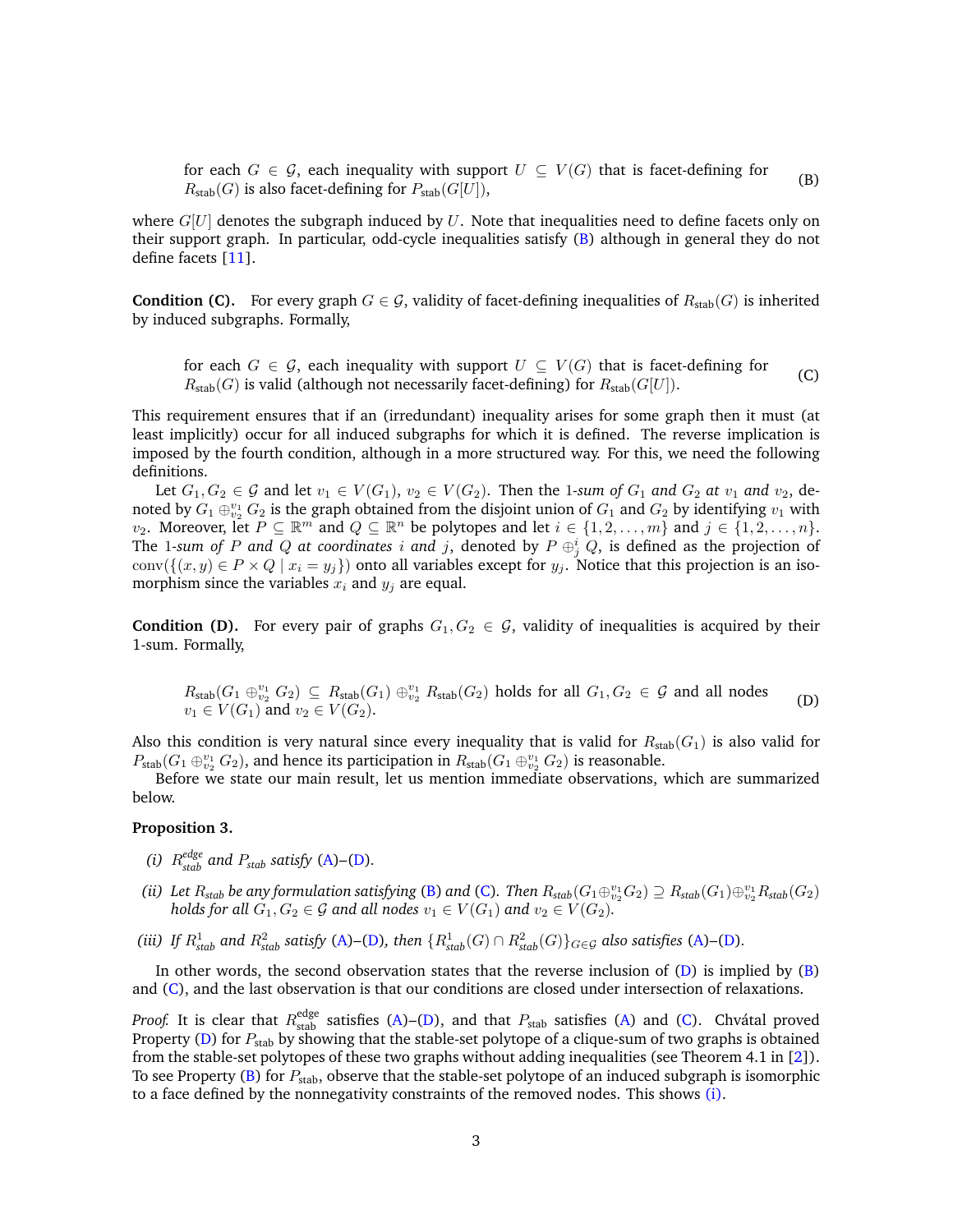To see [\(ii\),](#page-2-4) let  $G = G_1 \oplus_{v_2}^{v_1} G_2$ , and consider an inequality that is facet-defining for  $R_{stab}(G)$  and has support on  $U \subseteq V(G)$ . By [\(B\)](#page-2-0), it is facet-defining for  $P_{stab}(G[U])$ . By [\(i\),](#page-2-3)  $P_{stab}(G[U])$  satisfies [\(D\)](#page-2-1), that is, the support U has to satisfy  $U \subseteq V(G_1)$  or  $U \subseteq V(G_2)$ . By [\(C\)](#page-2-2), the inequality must be valid for  $R_{\text{stab}}(G_1)$  or  $R_{\text{stab}}(G_2)$ , which concludes the proof.

For [\(iii\),](#page-2-5) Property [\(A\)](#page-1-1) is trivially satisfied, while the other three properties can be shown by inspection of individual inequalities of  $R_{\text{stab}}^1$  and  $R_{\text{stab}}^2$ .  $\Box$ 

## <span id="page-3-0"></span>**3 Results**

We say that two formulations  $R^1_{\rm stab}$  and  $R^2_{\rm stab}$  are *equivalent* if  $R^1_{\rm stab}(G) = R^2_{\rm stab}(G)$  holds for every  $G \in \mathcal{G}$ , in which case we write  $R_{\text{stab}}^1 \equiv R_{\text{stab}}^2$ . We can now state our main result.

<span id="page-3-1"></span>**Theorem 4.** *Let* R*stab be a formulation satisfying* [\(A\)](#page-1-1)*–*[\(D\)](#page-2-1)*. Then* R*stab*(G) *has the persistency property for all graphs*  $G \in \mathcal{G}$  *if and only if*  $R_{stab} \equiv R^{edge}_{stab}$  *or*  $R_{stab} \equiv P_{stab}$ *.* 

Sufficiency follows from Proposition [2](#page-0-0) and from the fact that  $P_{stab}$  is an integral polytope. Before we prove necessity in Section [4,](#page-4-0) let us mention some direct implications of Theorem [4](#page-3-1) for known relaxations.

**Corollary 5.** *The clique relaxation*

$$
R_{stab}^{clq}(G) = \left\{ x \in \mathbb{R}^{V(G)} \mid x(V(C)) \le 1 \text{ for each clique } C \text{ of } G \right\}
$$

*does not have the persistency property for all graphs*  $G \in \mathcal{G}$ *.* 

*Proof.* It is easy to see that  $R_{\text{stab}}^{\text{clq}}$  satisfies Properties [\(A\)](#page-1-1) and [\(D\)](#page-2-1). For Properties [\(B\)](#page-2-0) and [\(C\)](#page-2-2), consider a clique C of some graph  $G \in \mathcal{G}$ . Clearly, C is also a clique of  $G[V(C)]$  and the inequality is known to be facet-defining for  $P_{stab}(G[V(C)])$  (see Theorem 2.4 in [\[11\]](#page-13-2)).  $\Box$ 

Also the relaxation based on odd-cycle inequalities satisfies these properties, although the inequalities are generally not facet-defining.

**Corollary 6.** *The odd-cycle relaxation*

$$
R_{stab}^{oc}(G) = \left\{ x \in R_{stab}^{edge}(G) \mid x(V(C)) \le \frac{|V(C)| - 1}{2} \text{ for each chordless odd cycle } C \text{ of } G \right\}
$$

*does not have the persistency property for all graphs*  $G \in \mathcal{G}$ *.* 

*Proof.* It is easy to see that  $R_{\text{stab}}^{\text{oc}}$  satisfies Properties [\(A\)](#page-1-1) and [\(D\)](#page-2-1). For Properties [\(B\)](#page-2-0) and [\(C\)](#page-2-2), consider a chordless odd cycle C of some graph  $G \in \mathcal{G}$ . Clearly, C is also a chordless odd cycle of  $G[V(C)]$ , and the odd-cycle inequality is facet-defining for  $P_{stab}(G[V(C)])$  (see Theorem 3.3 in [\[11\]](#page-13-2)).  $\Box$ 

Using Proposition [3](#page-2-6) [\(iii\),](#page-2-5) we obtain the same result for their intersection.

**Corollary 7.** *The intersection of the clique and the odd-cycle relaxations*

$$
R_{stab}(G) = R_{stab}^{clq}(G) \cap R_{stab}^{oc}(G)
$$

*does not have the persistency property for all graphs*  $G \in \mathcal{G}$ *.* 

**Strong persistency.** Hammer, Hansen and Simeone [\[4\]](#page-12-6) considered a variant of the persistency property that considers coordinates that are fixed to the same integer for all optimal solutions. For every graph G and objective vector  $c \in \mathbb{R}^{V(G)}$  they showed the following. If there is a node  $i \in V(G)$  together with a value  $b \in \{0,1\}$  for which every *c*-maximal solution  $x \in R_{stab}^{edge}(G)$  satisfies  $x_i = b$ , then also every  $c$ -maximal solution  $y \in P_{\text{stab}} \cap \{0,1\}^{V(G)}$  satisfies  $y_i = b.$  In the pseudo-Boolean optimization literature this is also referred as the *strong persistency* property of the edge relaxation. The necessity proof of Theorem [4](#page-3-1) will show that our main result also holds for this notion of persistency.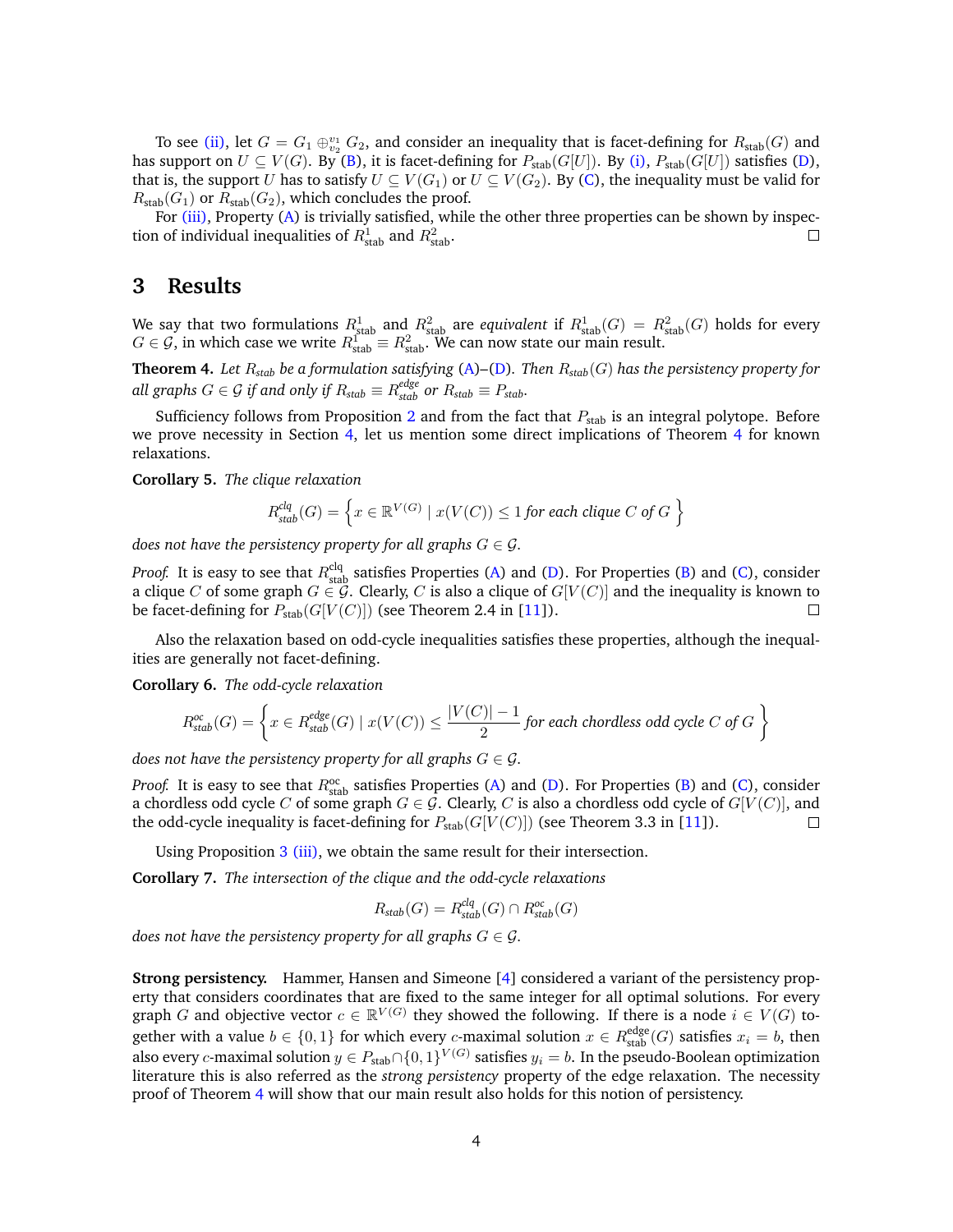**Vertex cover.** A vertex cover in a graph  $G = (V, E)$  is a set  $C \subseteq V$  such that C contains at least one endnode of each edge of G. Clearly, C is a vertex cover in G if and only if  $V \setminus C$  is a stable set in G. One consequence of this observation is that the map  $\pi : V \to V$  defined via  $\pi(x)_v = 1 - x_v$  for each  $v \in V$  maps  $P_{stab}(G)$  to the *vertex cover polytope*, which is defined as the convex hull of characteristic vectors of vertex covers in  $G$ . Similarly, a natural linear programming relaxation for vertex cover is  $\pi(R_{\text{stab}}^{\text{edge}}(G))$ , which can for instance be strengthened by inequalities that correspond to cliques or odd cycles. Since also persistency is maintained under the map  $\pi$ , all our results also hold for vertex cover.

## <span id="page-4-0"></span>**4 Proof of the main result**

Let us fix any formulation  $R_{stab}$  over G satisfying Properties [\(A\)](#page-1-1)–[\(D\)](#page-2-1). To prove the "only if" implication of Theorem [4](#page-3-1) we have to verify that if  $R_{stab} \not\equiv R_{stab}^{edge}$  and  $R_{stab} \not\equiv P_{stab}$ , then  $R_{stab}(G)$  does not have the persistency property for all graphs  $G \in \mathcal{G}$ . Equivalently, we have to prove the following:

If there exist graphs  $G_1, G_2 \in \mathcal{G}$  with  $R_{stab}(G_1) \neq R_{stab}^{edge}(G_1)$  and  $R_{stab}(G_2) \neq P_{stab}(G_2)$ , then there exists a graph  $G^\star$  for which the polytope  $\widetilde{R}_{\text{stab}}(G^\star)$  does not have the persistency property.  $(\diamondsuit)$ 

Given  $G_1$  and  $G_2$ , we will provide an explicit construction of  $G^*$  and show that  $R_{stab}(G^*)$  does not have the persistency property. To see the latter, we will give an objective vector  $c^* \in \mathbb{R}^{\widetilde{V}(G^*)}$  such that every  $c^*$ -maximal solution over  $R_{stab}(G^*)$  has a certain coordinate equal to zero while every  $c^*$ -maximal stable set in  $G^*$  contains the corresponding node.

The graph  $G^*$  will consist of an "inner" graph  $G^{in}$  with  $R_{stab}(G^{in}) \neq R_{stab}^{edge}(G^{in})$  and  $|V(G^{in})| - 1$ copies of an "outer" graph  $G^{\text{out}}$  with  $R_{\text{stab}}(G^{\text{out}}) \neq P_{\text{stab}}(G^{\text{out}})$ . Each copy of  $\widetilde{G}^{\text{out}}$  is attached to a vertex of  $G<sup>in</sup>$  via the 1-sum operation. Note that such graphs  $G<sup>in</sup>$ ,  $G<sup>out</sup>$  exist due to the hypothesis of  $(\diamondsuit)$ . Among all such graphs, we will make particular choices satisfying some additional properties that we specify in the next sections.

We will illustrate our definitions and the steps of the proof by providing two running examples.

<span id="page-4-3"></span>**Example 1.** Consider the formulation  $R_{\text{stab}}^{\text{o}c5}$  defined via

$$
R_{\text{stab}}^{\text{occ5}}(G) = \left\{ x \in R_{\text{stab}}^{\text{edge}}(G) \mid x(V(C)) \le \frac{|V(C)| - 1}{2} \right\}
$$

<span id="page-4-1"></span>for each chordless odd cycle  $C$  of  $G$  with at least 5 nodes  $\}$ .

The hypothesis of ( $\diamond$ ) is satisfied for  $R_{\text{stab}}^{\text{oc5}}$  because the odd cycle  $C_5$  is such that  $R_{\text{stab}}^{\text{oc}}(C_5) \neq R_{\text{stab}}^{\text{edge}}(C_5)$ and the complete graph  $K_3$  is such that  $\mathbb{R}_{\text{stab}}^{\text{occ5}}(K_3) \neq \mathbb{P}_{\text{stab}}(K_3)$ .

<span id="page-4-4"></span>**Example 2.** Consider the odd-cycle formulation  $R_{stab}^{oc}$ . The hypothesis of  $(\diamondsuit)$  is satisfied for  $R_{stab}^{oc}$ because the odd cycle  $C_3$  is such that  $R_{\text{stab}}^{\text{oc}}(C_3) \neq R_{\text{stab}}^{\text{edge}}(C_3)$  and the complete graph  $K_4$  is such that  $R_{\text{stab}}^{\text{oc}}(K_4) \neq P_{\text{stab}}(K_4).$ 

#### **4.1** The graph  $G^{\text{out}}$

In the definition of the auxiliary graph  $G<sup>out</sup>$  we will make use of the following lemma. In what follows, for a polytope  $P \subseteq \mathbb{R}^n$  and a vector  $c \in \mathbb{R}^n$ , let us denote the optimal face of P induced by c by  $\mathrm{opt}(P,c) := \arg \max \{c^{\intercal} x \mid x \in P\}.$ 

<span id="page-4-2"></span>**Lemma 8.** Let  $P, Q \subseteq \mathbb{R}^n$  be polytopes. If there exists a vector  $c \in \mathbb{R}^n$  such that  $\dim(\text{opt}(Q, c)) <$  $\dim(\text{opt}(P, c))$ , then there exists a vector  $c' \in \mathbb{R}^n$  such that  $\text{opt}(Q, c')$  is a vertex of Q, while  $\text{opt}(P, c')$  is *not a vertex of* P*.*

*Proof.* See Appendix [A.](#page-13-5)

 $\Box$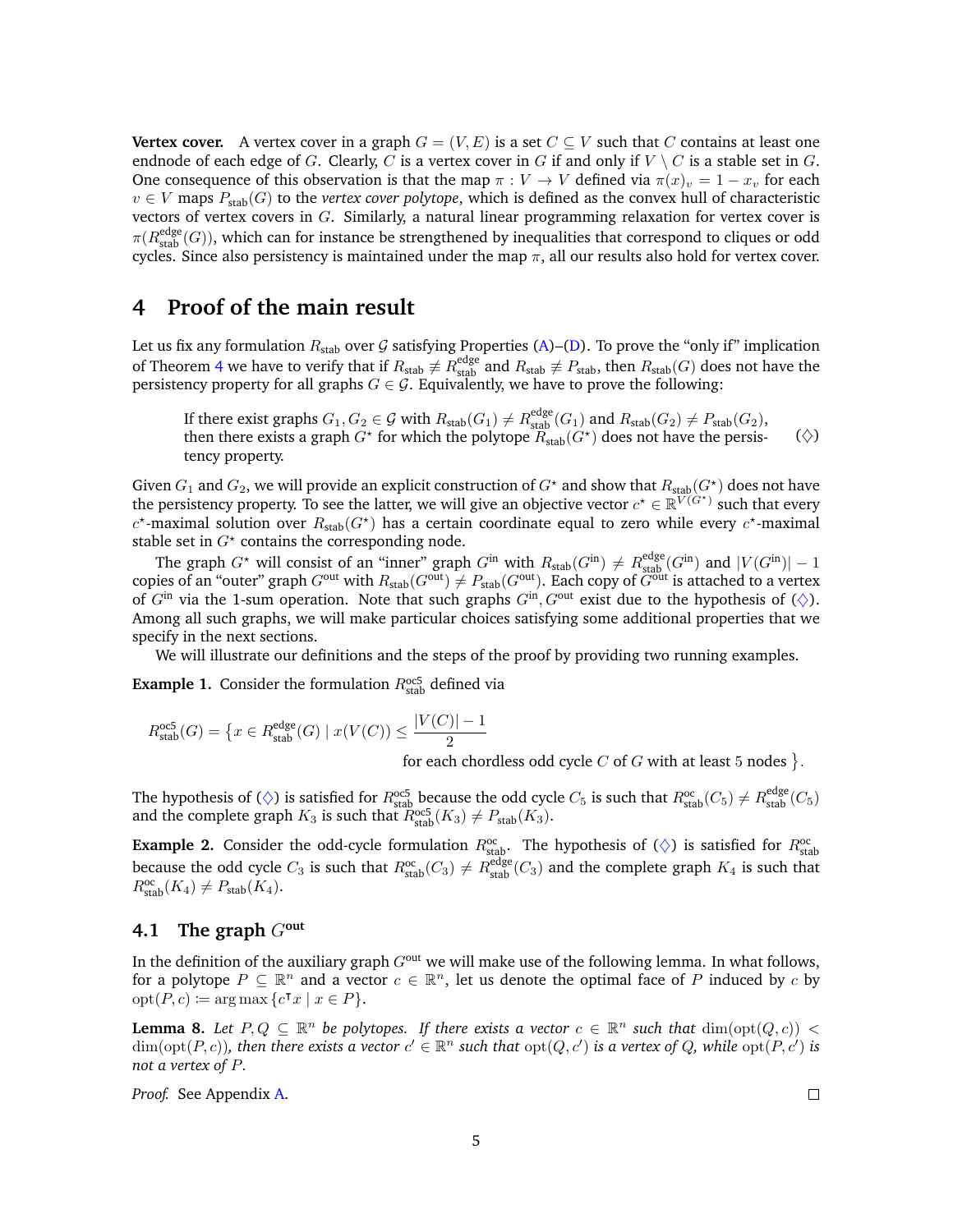The graph  $G<sup>out</sup>$  is now defined through the following statement.

<span id="page-5-0"></span>**Claim 9.** There exists a graph  $G^{out} \in \mathcal{G}$ , a vector  $c^{out} \in \mathbb{R}^{V(G^{out})}$  and a node  $v^{out} \in V(G^{out})$  such  $t$ hat  ${\rm opt}(R_{stab}(G^{\rm out}),c^{\rm out})=\{\hat x\}$  holds with  $\hat x_{v^{\rm out}}\geq \frac12$  and such that  ${\rm opt}(P_{stab}(G),c^{\rm out})$  contains a vertex  $\bar{x} \in \{0, 1\}^{V(G^{out})}$  with  $\bar{x}_{v^{out}} = 0$ .

*Proof.* Let  $G \in \mathcal{G}$  be such that  $R_{stab}(G) \neq P_{stab}(G)$ . Such a graph exists by hypothesis of  $(\diamondsuit)$ . By Property [\(A\)](#page-1-1), there exists an inequality  $a^{\intercal} x \leq \delta$  that is facet-defining for  $P_{\text{stab}}(G)$ , but not valid for  $R_{\text{stab}}(G)$ .

We claim that the face  $opt(R_{stab}(G), a)$  is not a facet of  $R_{stab}(G)$ . Assume for a contradiction that  $\text{opt}(R_{\text{stab}}(G), a)$  is a facet of  $R_{\text{stab}}(G)$  and define  $\delta' := \max \{a^{\intercal}x \mid x \in R_{\text{stab}}(G)\}\$ . Since  $a^{\intercal}x \leq \delta$  is not valid for  $R_{stab}(G)$ , we have  $\delta' > \delta$ . Property [\(B\)](#page-2-0) implies that  $a^{\intercal} x \leq \delta'$  is facet-defining for  $P_{\text{stab}}(G[\text{supp}(a)])$ , and in particular, equality holds for the characteristic vector of some stable set  $S \subseteq V(G[\text{supp}(a)])$ . Since S is also a stable set in G, this contradicts the assumption that  $a^{\intercal}x \leq \delta$ is valid for  $P_{stab}(G)$ .

By Lemma [8,](#page-4-2) there exists a vector  $c \in \mathbb{R}^n$  such that  $\text{opt}(R_{\text{stab}}(G), c) = \{\hat{x}\}\$  and  $\text{opt}(P_{\text{stab}}(G), c)$  has (at least) two vertices  $\bar{x}^1, \bar{x}^2 \in \{0,1\}^{V(G)}$ . Since  $\bar{x}^1 \neq \bar{x}^2$ , there exists a coordinate  $u \in V(G)$  at which they differ and we can assume  $\bar{x}_u^1 = 0$  and  $\bar{x}_u^2 = 1$  without loss of generality. If  $\hat{x}_u \ge \frac{1}{2}$ , we can choose  $G^{\text{out}} := G$ ,  $c^{\text{out}} := c$  and  $v^{\text{out}} := u$ . Together with  $\hat{x}$  and  $\bar{x}^1$ , they satisfy the requirements of the lemma.

Otherwise, let G' be the graph G with an additional edge  $\{u, u'\}$  attached at u. Formally, let G'' be the graph consisting of a single edge  $\{u, u'\}$  and let  $G' := G \oplus_u^u G''$ . By Property [\(D\)](#page-2-1),  $R_{stab}(G') =$  $R_{stab}(G) \oplus_u^u R_{stab}(G'')$  holds. Since  $G''$  is a single edge,  $R_{stab}^{edge}(G'') = P_{stab}(G'')$  holds. Thus,  $R_{stab}(G')$  is described by all inequalities that are valid for  $R_{stab}(G)$  together with  $x_{u'} \geq 0$  and  $x_u + x_{u'} \leq 1$ . Hence, for a sufficiently small  $\varepsilon > 0$  and the objective vector  $c' \in \mathbb{R}^{V(G')}$  with  $c'_{u'} = \varepsilon$ ,  $c'_{u} = c_u + 2\varepsilon$  and  $c'_{v} = c_v$ for all  $v \in V(G) \setminus \{u\}$ , the maximization of  $c'$  over  $R_{stab}(G')$  yields a unique optimum  $\hat{x}' \in \mathbb{R}^{V(G')}$  with  $\hat{x}'_v = \hat{x}_v$  for all  $v \in V(G)$  and  $\hat{x}'_{u'} = 1 - \hat{x}'_u > \frac{1}{2}$ , while the maximization of  $c'$  over  $P_{stab}(G')$  admits an optimum  $\bar{x}' \in \mathbb{R}^{V(G')}$  with  $\bar{x}'_u = 1$  and  $\bar{x}'_{u'} = 0$ . Now,  $G^{out} := G'$ ,  $c^{out} := c'$  and  $v^{out} := u'$  together with  $\hat{x}'$  and  $\bar{x}'$  satisfy the requirements of the lemma.

**Example 1** (**Continued**). For  $R_{\text{stab}}^{\text{occ5}}$ , choose G in the proof of Claim [9](#page-5-0) to be  $K_3$ , the complete graph on nodes  $\{A, B, C\}$ . We assume that vectors in  $\mathbb{R}^{V(G)}$  are indexed in the order A, B, C. The clique inequality  $x_A + x_B + x_C \leq 1$  is facet-defining for  $P_{stab}(G)$  but not valid for  $R_{stab}^{occ5}(G)$ . Moreover, for  $c = (1, 1, 1)^\intercal$ ,  $\mathrm{opt}(R_{\text{stab}}^{oc}(G), c) = \{\hat{x}\}\$  with  $\hat{x} = (\frac{1}{2}, \frac{1}{2}, \frac{1}{2})^\intercal$  while  $\mathrm{opt}(P_{\text{stab}}(G), c)$  contains the three stable sets defined by selecting a single node in G, and hence has dimension 2. Consider  $\bar{x}_1 = (0, 1, 0)^\intercal$  and  $\bar{x}_2 = (1, 0, 0)^\intercal$  and choose  $u = A$ . Following the proof of Claim [9,](#page-5-0) we obtain  $G^{\text{out}} = G$ ,  $v^{\text{out}} = A$  and  $c<sup>out</sup> = c$  as depicted in Figure [1a.](#page-6-0)

**Example 2** (**Continued**). For  $R_{\text{stab}}^{\text{oc}}$ , choose G in the proof of Claim [9](#page-5-0) to be  $K_4$ , the complete graph on nodes  $\{A, B, C, D\}$ . We assume that vectors in  $\mathbb{R}^{V(G)}$  are indexed in the order A, B, C, D. The clique inequality  $x_A + x_B + x_C + x_D \leq 1$  is facet-defining for  $P_{stab}(G)$  but not valid for  $R_{stab}^{oc}(G)$ . Moreover, for  $c = (1, 1, 1, 1)^\intercal$ ,  $\text{opt}(R_{\text{stab}}^{\text{occ}}(G), c) = \{\hat{x}\}\$  with  $\hat{x} = (\frac{1}{3}, \frac{1}{3}, \frac{1}{3}, \frac{1}{3})^\intercal$  while  $\text{opt}(P_{\text{stab}}(G), c)$ contains the four stable sets defined by selecting a single node in  $G$ , and hence has dimension 3. Consider  $\bar{x}_1 = (0, 1, 0, 0)^\intercal$  and  $\bar{x}_2 = (1, 0, 0, 0)^\intercal$  and choose  $u = A$ . Since  $\hat{x}_u < \frac{1}{2}$ , we introduce an additional edge  $\{u, u'\} = \{A, A'\}$  and the graph G'' consisting of these two nodes and the single edge. Following the proof of Claim [9,](#page-5-0)  $G^{out} = G \oplus^A_A G''$  and  $v^{out} = A'$ . Finally,  $c^{out}$  can be defined by setting  $\varepsilon = \frac{1}{3}$ . Figure [1b](#page-6-1) illustrates  $G^{\text{out}}$  and  $c^{\text{out}}$ . The unique optimum of maximizing  $c^{\text{out}}$  over  $R_{\text{stab}}^{\text{oc}}(G^{\text{out}})$  is  $\hat{x}_v = \frac{1}{3}$  for  $v \in \{A, B, C, D\}$  and  $\hat{x}_{A'} = \frac{2}{3}$ , while selecting only node A is an optimal stable set for  $c^{out}$ .

#### **4.2** The graph  $G^{in}$

Among all graphs  $G \in \mathcal{G}$  with  $R_{stab}(G) \neq R_{stab}^{edge}(G)$  we choose  $G^{in}$  to have a minimum number of nodes. Note that  $G^{in}$  exists by hypothesis of ( $\diamondsuit$ ). We assume  $V(G^{in}) = \{1, 2, \ldots, n\}$ . Let  $Ax \leq b$  (with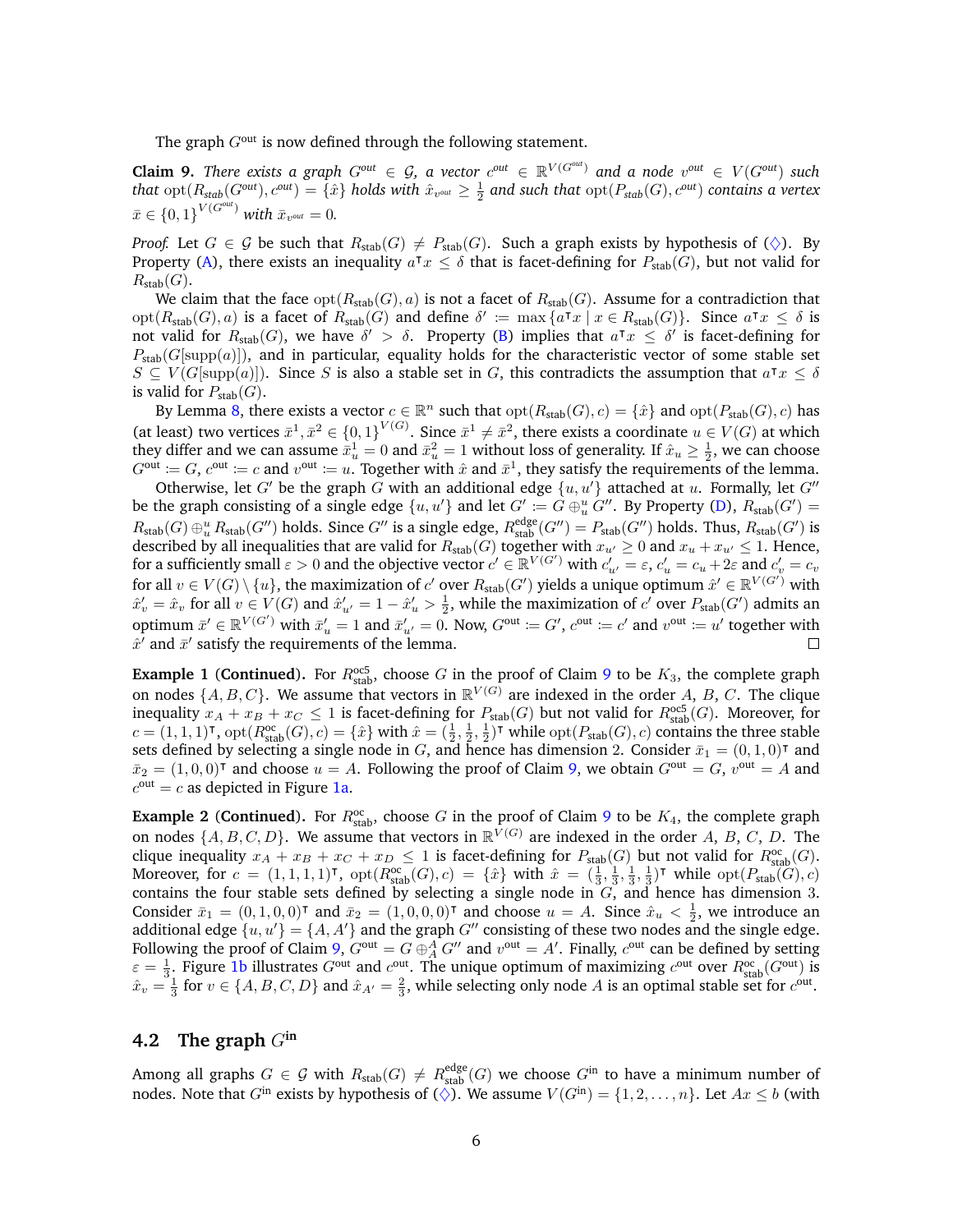<span id="page-6-1"></span>

<span id="page-6-0"></span>Figure 1: Illustrations of graph  $G<sup>out</sup>$  and objective vector  $c<sup>out</sup>$  for the two running examples.

 $A \in \mathbb{Z}^{m \times n}$  and  $b \in \mathbb{Z}^m$ ) be the system containing inequalities for all facets of  $R_{stab}(G^{in})$  that are not valid for  $R^{\text{edge}}_{\text{stab}}(G^{\text{in}})$ . Note that  $m \geq 1$  and  $n \geq 3$  hold by assumption on  $G^{\text{in}}$ .

<span id="page-6-2"></span>**Claim 10.**  $A_{i,j}$  ≥ 1 *holds for every*  $i \in \{1, 2, ..., m\}$  *and every*  $j \in \{1, 2, ..., n\}$ *.* 

*Proof.* It is a basic fact that every facet-defining inequality of a stable-set polytope that is not a nonnegativity constraint is of the form  $a^{\intercal}x \leq \beta$  for some nonnegative vector  $a \in \mathbb{R}^n$  (see Section 9.3 in [\[12\]](#page-13-6)). Assume,  $A_{i,j} = 0$  holds for some indices  $i, j$ . By Property [\(C\)](#page-2-2),  $A_{i,\star} x \leq b_i$  is valid for  $R_{stab}(G[\text{supp}(A_{i,\star})])$ , while it is not valid for  $R_{stab}^{edge}(G^{\text{in}}[\text{supp}(A_{i,\star})])$ . This contradicts the minimality assumption for  $G<sup>in</sup>$ .

For both our examples, Claim [10](#page-6-2) is easy to verify.

**Example 1** (**Continued**). For  $R_{\text{stab}}^{\text{oc5}}$ , choose  $G^{\text{in}} = C_5$  to be a cycle on nodes  $\{1, 2, 3, 4, 5\}$ . The system  $Ax \leq b$  consists of just the odd-cycle inequality  $x_1 + x_2 + x_3 + x_4 + x_5 \leq 2$ .

**Example 2** (**Continued**). For  $R_{\text{stab}}^{\text{oc}}$ , choose  $G^{\text{in}} = C_3$  to be a triangle on nodes  $\{1, 2, 3\}$ . The system  $Ax \leq b$  consists of just the triangle inequality  $x_1 + x_2 + x_3 \leq 1$ .

#### **4.3** The graph  $G^*$

For each  $j \in \{2,3,\ldots,n\}$  let  $G^j$  be an isomorphic copy of  $G^{\text{out}}$  such that  $V(G^j) \cap V(G^k) = \varnothing$  whenever  $j\neq k$ . Let  $c^j\in \mathbb{R}^{V(G^j)}$  and  $v^j\in V(G^j)$  be the vector and node corresponding to  $c^{\text{out}}$  and  $v^{\text{out}}$  in Claim [9,](#page-5-0) respectively. Now  $G^*$  is defined as the 1-sum of  $G^{\text{in}}$  with all  $G^j$  at the respective nodes  $j \in V(G^{\text{in}})$  and  $v^j\in V(G^j),$  i.e.,  $G^\star\coloneqq G^{\text{in}}\oplus_{v^2}^2 G^2\oplus_{v^3}^3\cdots\oplus_{v^n}^n G^n,$  where the  $\oplus$ -operator has to be applied from left to right. Note that we have

$$
R_{\text{stab}}(G^{\star}) = R_{\text{stab}}(G^{\text{in}}) \oplus_{v^2}^2 R_{\text{stab}}(G^2) \oplus_{v^3}^3 \cdots \oplus_{v^n}^n R_{\text{stab}}(G^n)
$$

by Property [\(D\)](#page-2-1).

**Example 1 (Continued).** For  $R_{\text{stab}}^{\text{occ}}$ ,  $G^*$  consists of  $G^{\text{in}} = C_5$  and  $G^j = K_3^j$  for  $j \in \{2,3,4,5\}$  as depicted in Figure [2a.](#page-7-0)

**Example 2** (**Continued**). For  $R_{\text{stab}}^{\text{oc}}$ ,  $G^*$  consists of  $G^{\text{in}} = C_3$  and  $G^j = K_4^j \oplus_{A^j}^{A^j} K_2^j$  for  $j \in \{2,3\}$  as depicted in Figure [2b.](#page-7-1)

### **4.4 The objective vector**

It remains to construct an objective vector  $c^\star \in \mathbb{R}^{V(G^\star)}$  that shows that  $R_{\text{stab}}(G^\star)$  does not have the persistency property. Let A, b be as in the previous section, and denote by  $a := A_{1,\star}$  the first row of A. We will define  $c^*$  via

 $c_1^* \coloneqq \varepsilon \quad \text{ and } \quad c_v^* \coloneqq a_j \cdot c_v^j \text{ for all } v \in V(G^j), j \in \{2, 3, \dots, n\},$ 

<span id="page-6-3"></span>where  $\varepsilon > 0$  is a positive constant that we will define later. Our first claim is independent of the specific choice of  $\varepsilon$ .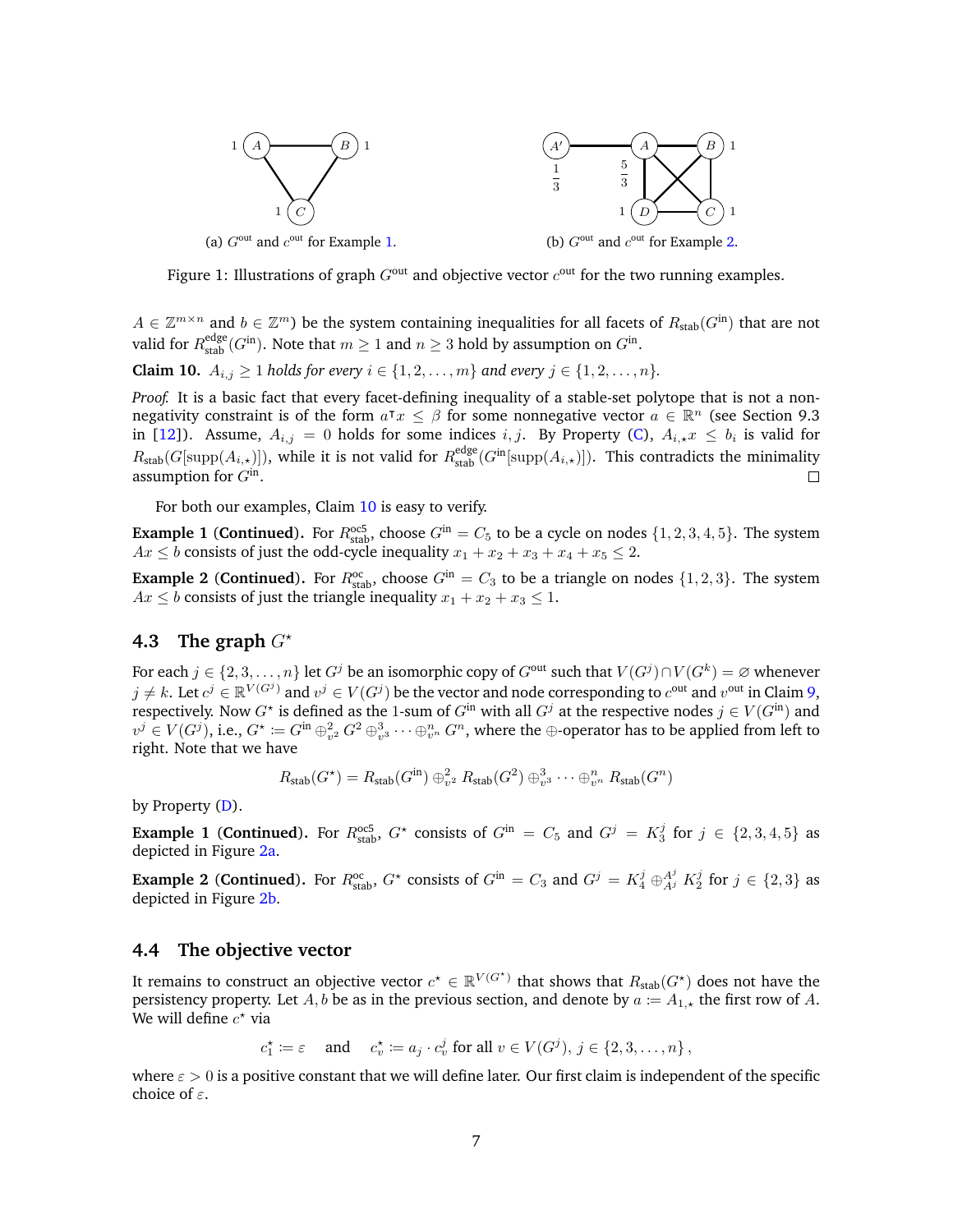

<span id="page-7-1"></span><span id="page-7-0"></span>Figure 2: Construction of graph  $G^{\star}$  for the two running examples as a 1-sum of  $G^{\text{in}}$  and copies of  $G^{\text{out}}$ . Pairs of nodes that are identified in the 1-sums are connected by dotted lines.

**Claim 11.** *Every*  $c^*$ -maximal stable set in  $G^*$  contains node  $1 \in V(G^{in})$ *.* 

*Proof.* By Claim [9](#page-5-0) there exists, for each  $j \in \{2, 3, \ldots, n\}$ , a  $c^j$ -maximal stable set  $S^j \subseteq V(G^j)$  that does not use  $v^j$ . Thus, the maximum objective value obtained on  $V(G^* \setminus \{1\})$  is  $\sum_{j=2}^n a_j c^j (S^j)$ , which is equal to the maximum objective value for all stable sets that do not contain node 1. Since  $v^j \notin S^j$ for each j, the set  $S^\star\coloneqq\bigcup_{j=2}^n S^j\cup\{1\}$  is a stable set in  $G^\star$  with objective value  $\varepsilon+\sum_{j=2}^n a_j c^j (S^j)>0$  $\sum_{j=2}^{n} a_j c^j (S^j)$ , which proves the claim.  $\Box$ 

Again, we verify Claim [11](#page-6-3) for our two running examples.

**Example 1** (**Continued**). For  $R_{\text{stab}}^{\text{occ5}}$ ,  $Ax \leq b$  consists only of the odd-cycle inequality  $x_1 + x_2 + x_3 +$  $x_4+x_5 \leq 1$ , we have  $a_j=1$  for  $j \in \{2,3,4,5\}$ . Hence, the objective vector is defined via  $c_1^{\star}=\varepsilon$ ,  $c_v^{\star}=1$ for all other nodes  $v \in V(G^\star) \setminus \{1\}$ , where a specific value of  $\varepsilon$  still has to be defined. Each  $c^\star$ -maximal stable set in  $G^*$  must contain node 1 since otherwise it would contain nodes  $A^2$  or  $A^3$ , which we could replace by  $B^2$  or  $B^3$  without a decrease of the objective value. This in turn allows to include node 1 as well.

**Example 2** (**Continued**). For  $R_{\text{stab}}^{\text{oc}}$ ,  $Ax \leq b$  consists only of the triangle inequality  $x_1 + x_2 + x_3 \leq 1$ , we have  $a_j = 1$  for  $j \in \{2,3\}$ . Hence, the objective vector is defined via  $c_1^* = \varepsilon$ ,  $c_j^* = \frac{1}{3}$ ,  $c_{Aj}^* = 1 + \frac{2}{3}$ and  $c_{Bj}^* = c_{Cj}^* = c_{Dj}^* = 1$  for  $j \in \{2,3\}$ , where a specific value of  $\varepsilon$  still has to be defined. It is easy to see that  $\{1, \tilde{A}^2, A^3\}$  is the unique  $c^*$ -maximal stable set in  $G^*$ .

To see that  $R_{\text{stab}}(G^{\star})$  does not have the persistency property, it suffices to establish the following claim, which then yields Theorem [4.](#page-3-1)

<span id="page-7-2"></span>**Claim 12.** For  $\varepsilon > 0$  small enough, every  $c^*$ -optimal point  $x^* \in R_{stab}(G^*)$  satisfies  $x_1^* = 0$ .

Let  $x^*$  be any  $c^*$ -optimal point in  $R_{stab}(G^*)$ . Observe that for each  $j \in \{2, \ldots, n\}$  the sum of the  $c^*$ -weights on the nodes in  $V(G^j)$  only depends on the value of  $x^*_{v^j}$ . In order to understand these contributions in terms of  $x_{v,i}^*$ , let us introduce the function  $f : [0,1] \rightarrow \mathbb{R}$  defined via

$$
f(y) \coloneqq \max \left\{ c^{j\mathsf{T}} x \mid x \in R_{\text{stab}}(G^j) \text{ and } x_{v^j} = y \right\},\
$$

Note that the definition is independent of j since all  $(G^j, c^j, v^j)$  are identical up to indexing. We observe that the restriction of  $x^*$  onto the coordinates corresponding to  $V(G<sup>in</sup>)$  is an optimal solution for

<span id="page-7-4"></span>
$$
\max\left\{c'(x) \mid x \in R_{\text{stab}}(G^{\text{in}})\right\} = \max\left\{c'(x) \mid x \in R_{\text{stab}}^{\text{edge}}(G^{\text{in}}), Ax \le b\right\},\tag{1}
$$

<span id="page-7-3"></span>where  $c'(x) \coloneqq \varepsilon x_1 + \sum_{j=2}^n a_j f(x_j)$ . Thus, we see that Claim [12](#page-7-2) immediately follows from the following result.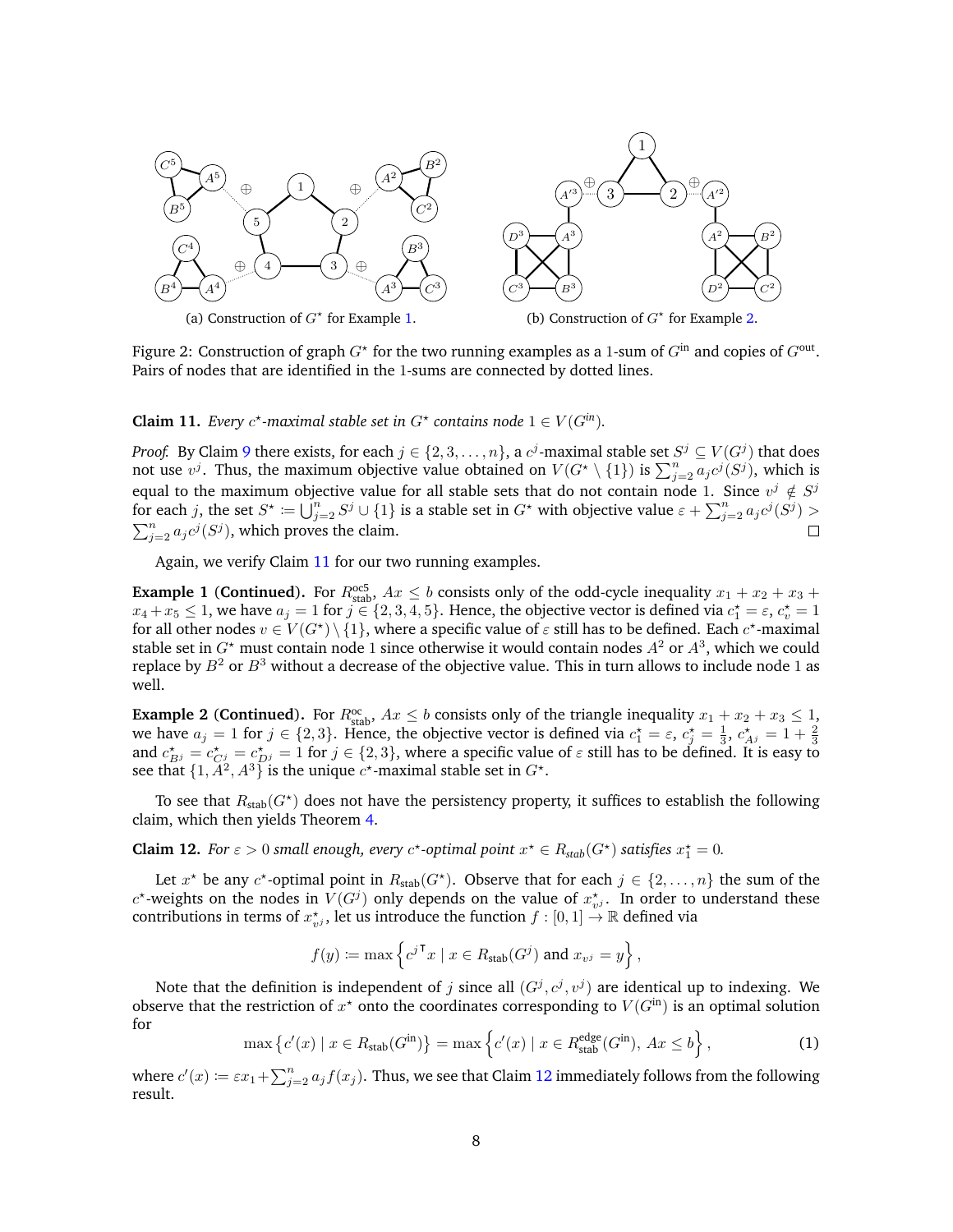**Claim 13.** *For*  $\varepsilon > 0$  *small enough, every c'*-optimal point  $x \in R_{stab}(G^{in})$  *satisfies*  $x_1 = 0$ *.* 

**Example 1 (Continued).** For  $R_{\text{stab}}^{\text{oc5}}$ , we have

$$
f(x_j) = \max \left\{ x_{A^j} + x_{B^j} + x_{C^j} \mid x \in R_{\text{stab}}^{\text{occ5}}(K_3^j) \text{ and } x_{A^j} = x_j \right\}
$$

for  $j = 2, 3, 4, 5$ , and due to  $R_{\text{stab}}^{\text{oc5}}(K_3^j) = R_{\text{stab}}^{\text{edge}}(K_3^j)$  it follows that f attains its unique maximum at  $x_j = \frac{1}{2}$ . Consequently, any vector  $x^{\text{LP}} \in \overline{R}_{\text{stab}}(\tilde{G}^*)$  with  $x^{\text{LP}}_v = \frac{1}{2}$  for all  $v \in V(G^*) \setminus \{1\}$  is  $c^*$ maximal if we ignore the objective contribution of  $\varepsilon \cdot x_1$  (see Figure [4a](#page-10-0) for an illustration). Now, setting  $x_2 = x_3 = x_4 = x_5 = \frac{1}{2}$  leaves no slack in the odd-cycle inequality  $x_1 + x_2 + x_3 + x_4 + x_5 \le 2$ . Hence, a positive x<sub>1</sub>-variable would require a reduction of  $x_j$  for some  $j \in \{2, 3, 4, 5\}$ , which in turn reduced  $f(x_j)$ . Hence, for sufficiently small  $\varepsilon > 0$ , such a reduction is not profitable, which proves Claim [13](#page-7-3) for this example. Figure [4a](#page-10-0) depicts  $G^*$ ,  $c^*$ , a  $c^*$ -optimal point  $x^* \in R_{stab}(G^*)$  and a  $c^*$ -maximal stable set for  $\varepsilon = \frac{1}{20}$ .

Actually, the fact that there is no slack in the odd cycle inequality to set  $x_1 > 0$  $x_1 > 0$  $x_1 > 0$  in Example 1 is not a coincidence, it follows from the following result by Sewell on the defect of facets of the stable-set polytope.

<span id="page-8-0"></span>**Proposition 14** (Corollary 3.4.3 in [\[13\]](#page-13-7)). Let  $\sum_{j=1}^{n} a_j x_j \leq b_1$  be a facet-defining inequality for the *stable set polytope of a graph on* n *nodes that is neither a bound nor an edge inequality. Then we have*

$$
a_1 \le \sum_{j=1}^n a_j - 2b_1.
$$

**Example 2 (Continued).** For  $R_{\text{stab}}^{\text{oc}}$ , we have

$$
f(x_j) = \max\left\{\frac{1}{3}x_{A'^j} + \frac{5}{3}x_{A^j} + x_{B^j} + x_{C^j} + x_{D^j} \mid x \in R_{\text{stab}}^{\text{oc}}(G^j) \text{ and } x_{A'^j} = x_j\right\},\
$$

for  $j = 2, 3$ , where  $G^j = K_4^j \oplus_{A^j}^{A^j} K_2^j$ , and for each j, f attains its unique maximum at  $\hat{x}_v = \frac{1}{3}$  for  $v \in \{A^j, B^j, C^j, D^j\}$  and  $\hat{x}_{A'^j} = \frac{2}{3}$ . However, in this case, setting  $x_j = \frac{2}{3}$  for  $j = 2, 3$  results in an infeasible solution of optimization problem [\(1\)](#page-7-4), hence Claim [13](#page-7-3) does not follow as easily as for Example [1.](#page-4-3)

As illustrated by Example [2,](#page-4-4) the general proof of Claim [13](#page-7-3) is a bit more technical than for Example [1](#page-4-3) since we have to ensure that all inequalities  $Ax \leq b$  and all edge inequalities are satisfied, which is not always the case for the optimal solutions obtained when considering  $f(x_i)$  separately for each j. To overcome this difficulty for the first inequality  $a^{\intercal} x \leq b_1$  of the system  $Ax \leq b$ , it will be convenient to consider the function  $g : [0, \infty] \to \mathbb{R}$  defined via

$$
g(z) \coloneqq \max \left\{ \sum_{j=2}^{n} a_j f(x_j) \mid a^{\mathsf{T}} x \le z, \ x \in R_{\text{stab}}^{\text{edge}}(G^{\text{in}}) \right\}.
$$

<span id="page-8-1"></span>The intuition behind the proof of Claim [13](#page-7-3) is the following: First, note that  $c'(x)$  is the sum of  $\varepsilon x_1$ and the objective function defining g. Function  $g(z)$  represents the contribution to the objective value of  $G^j$  for  $j = 2, \ldots, n$  as a function of the right-hand-side of the inequality  $a^{\intercal} x \leq z$ , and reaches its maximum precisely at the value  $b_1$ , which defines the first "missing facet", that is, the first inequality in  $Ax \leq b$ . Hence, the contribution of the graphs  $G^j$  for  $j = 2, \ldots, n$  will be maximized when the missing inequality  $a^{\intercal} x \leq b_1$  is satisfied. Moreover, by Proposition [14,](#page-8-0) we know that there is no slack, meaning that any feasible solution with  $x_1 > 0$  comes at the cost of decreasing the value of one of the  $x_j$  variables, which is not profitable if  $\varepsilon$  is small enough. The formalization of the fact that increasing  $x_1$  is not profitable is the following claim.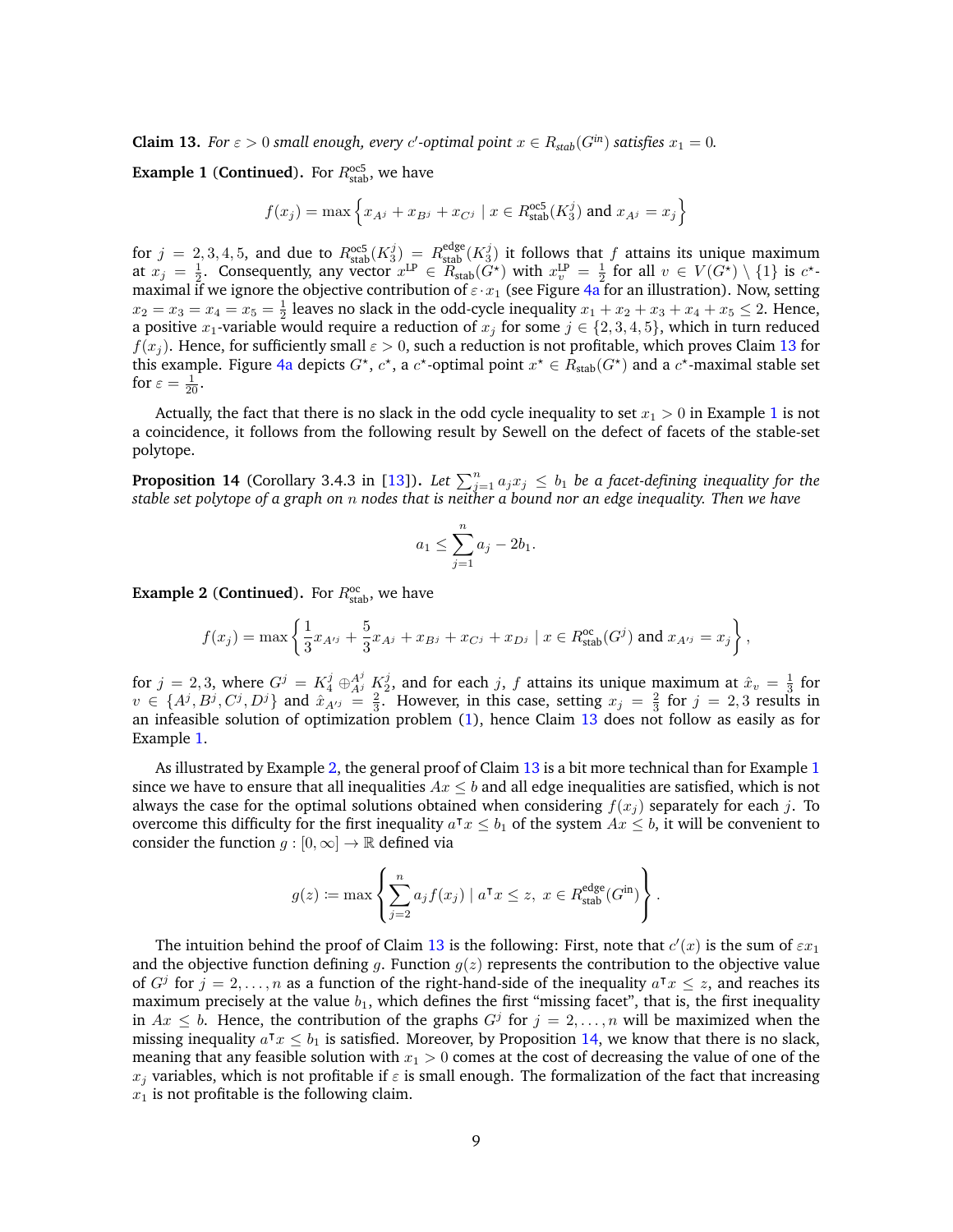**Claim 15.** *The functions* f and g are concave. Moreover, g is strictly monotonically increasing on  $[0, b_1]$ . **Example 2** (**Continued**). For  $R_{\text{stab}}^{\text{oc}}$ , we have

$$
g(z) := \max \left\{ \sum_{j \in \{2,3\}} f(x_j) \mid x_1 + x_2 + x_3 \le z, \ x \in R_{\text{stab}}^{\text{edge}}(C_3) \right\}.
$$

Function  $g$  is illustrated in Figure [3.](#page-9-0) It is clearly concave, and linear and strictly monotonically increasing on  $[0, b_1] = [0, 1]$ , hence Claim [15](#page-8-1) is satisfied.



<span id="page-9-0"></span>Figure 3: Illustration of function  $g(z)$  for Example [2.](#page-4-4)

*Proof of Claim [13.](#page-7-3)* Letting

$$
\gamma := \min \{ x_1 \mid x \text{ vertex of } R_{\text{stab}}(G^*) \text{ with } x_1 > 0 \} \in (0, 1], \text{ and}
$$

$$
\lambda := \min \{ \gamma/(A_{i,1} + \dots + A_{i,n}) \mid i \in \{1, 2, \dots, m\} \} \in (0, 1),
$$

we claim that every choice of  $\varepsilon$  with

$$
0 < \varepsilon < \lambda(g(b_1) - g(b_1 - a_1 \gamma))
$$

satisfies the assertion. First, we need to verify that the right-hand side is positive. To this end, note that  $a_1 \leq b_1$  and hence  $0 \leq b_1 - a_1 \gamma < b_1$ . So, by Claim [15](#page-8-1) we have

<span id="page-9-1"></span>
$$
g(b_1 - a_1 \gamma) < g(b_1),\tag{2}
$$

which yields positivity of the right-hand side.

Next, let  $\varepsilon$  be as above. For the sake of contradiction, assume that there exists a  $c'$ -optimal solution  $x^* \in R_{stab}(G^{in})$  with  $x_1^* > 0$ . Note that  $x^*$  can be extended to a  $c^*$ -optimal solution over  $R_{stab}(G^*),$  $x_1^* > 0$ . Note that x which we may assume to be a vertex of  $R_{stab}(G^{\star})$ , and hence  $x_1^{\star} \geq \gamma$ . Let  $\hat{x}^0 \in R_{stab}(G^{\text{in}})$  be equal to  $x^\star$ , except for  $\hat{x}_1^0\coloneqq 0.$  Moreover, let  $\hat{x}^1\in\mathbb{R}^{V(G^\text{in})}$  be a maximizer of  $g(b_1)$ , which may not be contained in  $R_{stab}(G<sup>in</sup>)$ . Now consider the vector  $\hat{x}^{\lambda} := (1 - \lambda)\hat{x}^0 + \lambda \hat{x}^1$ . To obtain the desired contradiction, we will show that  $\hat{x}^{\lambda}$  is contained in  $R_{\text{stab}}(G^{\text{in}})$  and that  $c'(\hat{x}^{\lambda}) > c'(x^{\star})$ .

Since  $\hat{x}^0$  and  $\hat{x}^1$  both lie in  $R_{\text{stab}}^{\text{edge}}(G^{\text{in}})$ , also  $x^{\lambda}$  lies in  $R_{\text{stab}}^{\text{edge}}(G^{\text{in}})$ . Let  $i \in \{1, 2, ..., m\}$ . By Claim [10,](#page-6-2)  $A_{i,1} \geq 1$  holds, which implies  $A_{i,\star} \hat{x}^0 \leq A_{i,\star} x^{\star} - \gamma \leq b_i - \gamma$ . We obtain

$$
A_{i,\star}\hat{x}^{\lambda} = A_{i,\star}\hat{x}^{0} + \lambda A_{i,\star}(\hat{x}^{1} - \hat{x}^{0}) \leq b_{i} - \gamma + \lambda(A_{i,1} + \dots + A_{i,n}) \leq b_{i},
$$

where the second inequality follows from the fact that each coordinate of  $\hat{x}^1 - \hat{x}^0$  is bounded by 1, and the last inequality holds by the definition of  $\lambda$ . This shows that  $\hat{x}^{\lambda}$  is contained in  $R_{\text{stab}}(G^{\text{in}})$ .

For the objective value of  $\hat{x}^1$  we clearly have  $c'(\hat{x}^1) \geq g(b_1)$ . Moreover, since  $\hat{x}^0_1 = 0$  we have

$$
c'(\hat{x}^0) \le g(a^{\dagger} \hat{x}^0) \le g(b_1 - a_1 \gamma) < g(b_1),
$$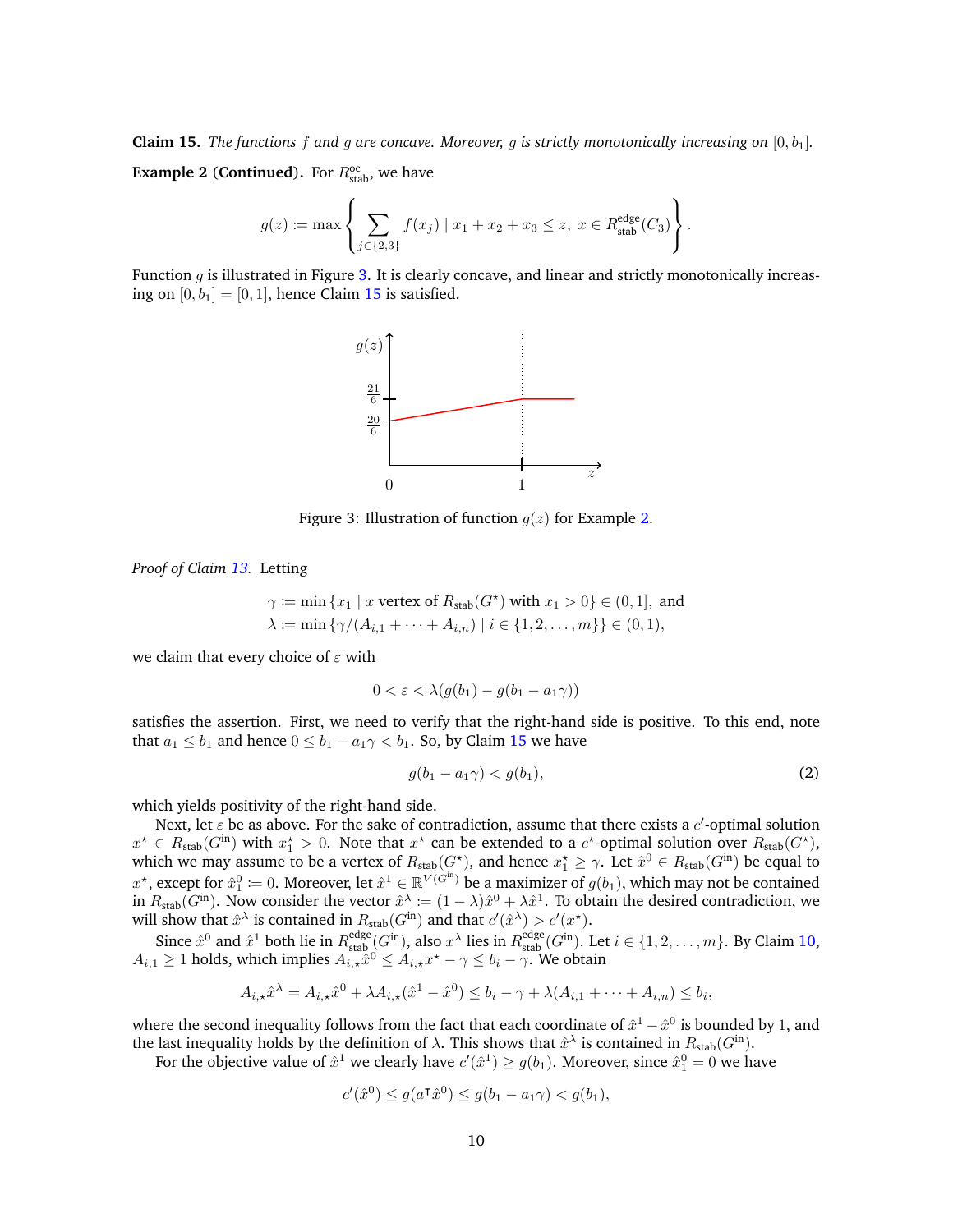where the latter two inequalities again follow from Claim [15](#page-8-1) and [\(2\)](#page-9-1). Observe that concavity of  $f$  and nonnegativity of a imply concavity of  $c'(x)$ , which yields  $c'(\hat{x}^{\lambda}) \geq (1 - \lambda)c'(\hat{x}^0) + \lambda c'(\hat{x}^1)$ . We obtain

$$
c'(x^*) - c'(\hat{x}^{\lambda}) \le (\varepsilon + c'(\hat{x}^0)) - (c'(\hat{x}^0) - \lambda(c'(\hat{x}^0) - c'(\hat{x}^1))) = \varepsilon + \lambda(c'(\hat{x}^0) - c'(\hat{x}^1))
$$
  

$$
\le \varepsilon + \lambda(g(b_1 - a_1\gamma) - g(b_1)) < 0,
$$

where the last inequality holds by definition of  $\varepsilon$  and due to [\(2\)](#page-9-1).

**Example 2 (Continued).** For  $R_{\text{stab}}^{\text{oc}}$ , one can check (for example with a computer program) that  $\gamma = \frac{1}{3}$  and  $\lambda = \frac{1}{9}$ . For every  $0 < \varepsilon < \frac{1}{9} (g(1) - g(1 - \frac{1}{3})) = \frac{1}{9} (\frac{7}{2} - \frac{31}{9}) = \frac{1}{162}$ , Claim [13](#page-7-3) depicts  $G^*$ ,  $c^*$ , a  $c^*$ -optimal point  $x^* \in R_{stab}(G^*)$  and a  $c^*$ -maximal stable set for  $\varepsilon = \frac{1}{300}$ .



<span id="page-10-0"></span>Figure 4: Illustration of  $G^{\star}$  for our running examples. For each node  $v \in V(G^{\star})$ , the triple  $c_v^{\star}; x_v^{\text{LP}}; x_v^{\text{LP}}$ denotes the corresponding coefficient in  $c^*$ , the value of component v in a  $c^*$ -maximal solution over  $R_{\text{stab}}(G^{\star})$  and the value in the unique  $c^{\star}$ -maximal stable set, respectively.

To conclude the proof of Theorem [4,](#page-3-1) it remains to prove Claim [15.](#page-8-1) The fact that f and q are concave is a simple consequence of the next basic lemma.

<span id="page-10-2"></span>**Lemma 16.** Let  $P \subseteq \mathbb{R}^n$  be a non-empty polytope, let  $c, a \in \mathbb{R}^n$  and let  $\ell := \min \{a^\intercal x \mid x \in P\}$ . *The functions*  $h^=$ ,  $h^{\leq}$  :  $[\ell, \infty) \to \mathbb{R}$  *defined via*  $h^=(\beta) = \max{\lbrace c^{\intercal}x \mid x \in P, a^{\intercal}x = \beta \rbrace}$  *and*  $h^{\leq}(\beta) =$  $\max \{c^\intercal x \mid x \in P, a^\intercal x \leq \beta\}$  are concave. Moreover, there exists a number  $\beta^\star \in [\ell, \infty)$  such that  $h^{\pm}$  and  $h^{\leq}$  are identical and strictly monotocially increasing on the interval  $[\ell, \beta^{\star}]$ , and  $h^{\leq}$  is constant on the *interval*  $[\beta^*, \infty)$ *.* 

*Proof.* See Appendix [A.](#page-13-5)

*Proof of Claim [15.](#page-8-1)* From Lemma [16](#page-10-2) it is clear that f is concave. By rewriting

$$
g(z) = \max \left\{ \sum_{j=2}^{n} a_j \cdot \sum_{v \in V(G^j)} c_v^j x_v \mid \sum_{j=1}^{n} a_j x_j \leq z, \ x \in R_{\text{stab}}^{\text{edge}}(G^{\text{in}}) \oplus_{v^2}^2 R_{\text{stab}}(G^2) \oplus_{v^3}^3 \cdots \oplus_{v^n}^n R_{\text{stab}}(G^n) \right\},
$$

we also see that g is concave. Moreover, again by Lemma [16,](#page-10-2) there exists some  $\beta^* \geq 0$  such that g is strictly monotonically increasing on the interval  $[0, \beta^*]$ , and constant on  $[\beta^*, \infty)$ . It suffices to show that  $\beta^* \ge b_1$ . To this end, let us get back to our initial definition of g, and let  $\hat{x} \in R_{stab}^{edge}(G^{\text{in}})$  be a maximizer for  $g(\infty)$ . Note that  $\beta^* \ge a^T \hat{x}$  by definition of  $\beta^*$ , and hence we have to show that  $\hat{x}$ satisfies  $a^{\dagger} \hat{x} \geq b_1$ .

 $\Box$ 

<span id="page-10-1"></span> $\Box$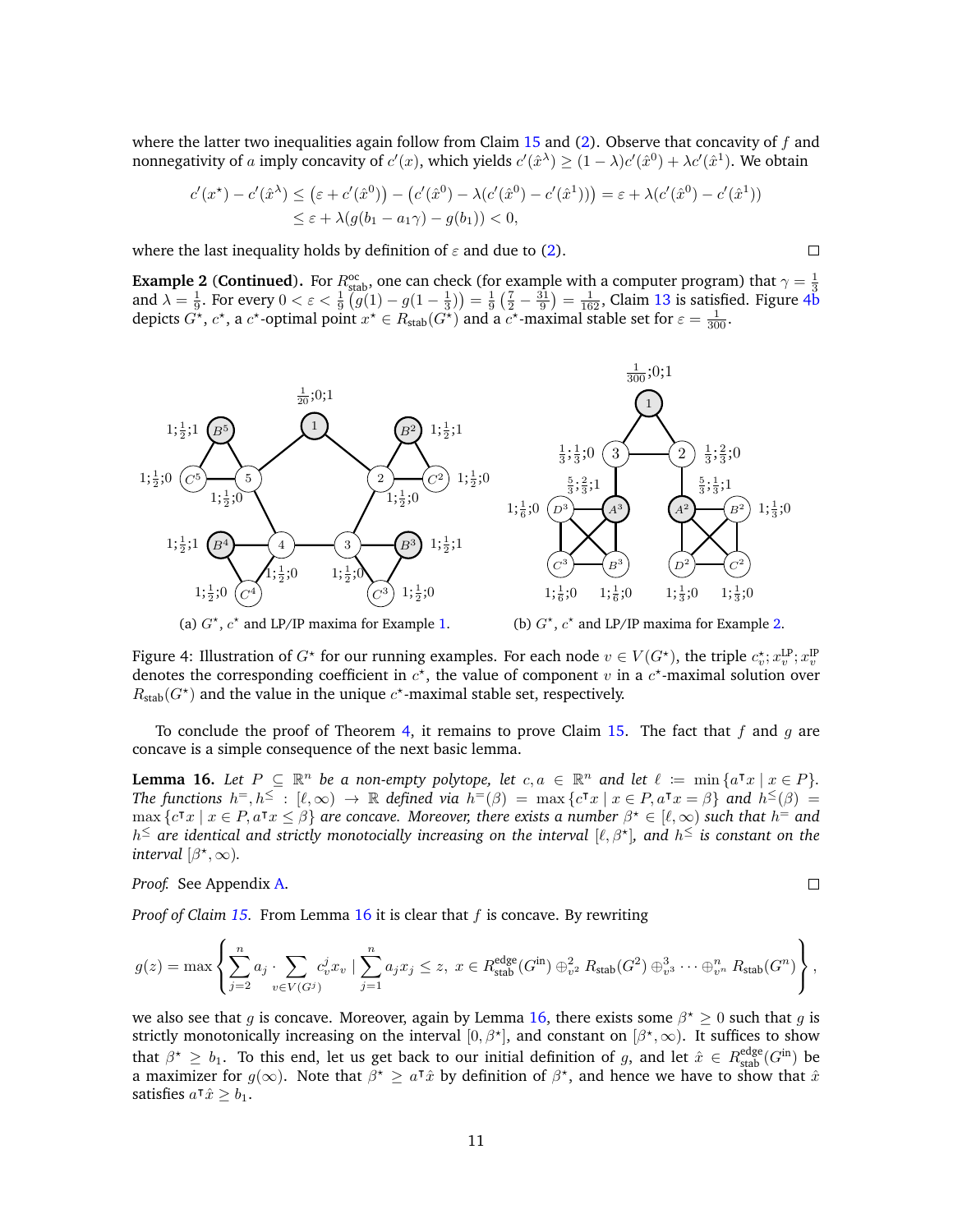Since the objective value of  $\hat{x}$  does not depend on  $\hat{x}_1$ , we may assume that  $\hat{x}_1 = 0$ . By the construction of  $G^j$  and  $c^j$ , we know that f attains its unique maximum at  $y^* \ge \frac{1}{2}$ . This implies  $0 \le \hat{x}_j \le y^*$  for  $j = 2, 3, \ldots, n$ . Moreover, we claim that also  $\hat{x}_j \ge 1 - y^\star$  holds. Suppose not, then none of the edge inequalities involving  $x_j$  is tight. Then  $\hat{x}_j < 1 - y^\star \leq y^\star$  shows that increasing  $\hat{x}_j$  would improve the objective value, which in turn contradicts optimality of  $\hat{x}$ . Consequently, even  $1 - y^* \leq \hat{x}_j \leq y^*$  holds for  $j = 2, 3, ..., n$ .

Let  $J(\alpha) \coloneqq \{2 \leq j \leq n \mid \hat{x}_j = \alpha\}$  for  $\alpha \in [1 - y^*, y^*]$ . We will show that  $a(J(\alpha)) \geq a(J(1 - \alpha))$ holds for all  $\alpha \in (1/2, y^*]$ , where  $a(J(\alpha))$  shall denote  $\sum_{j \in J(\alpha)} a_j$ . Note that this implies the claim since for each  $\alpha \in (1/2, y^{\star}]$  we then have

$$
\sum_{j \in J(\alpha)} a_j \hat{x}_j + \sum_{j \in J(1-\alpha)} a_j \hat{x}_j = \sum_{j \in J(\alpha)} a_j \alpha + \sum_{j \in J(1-\alpha)} a_j (1-\alpha)
$$

$$
= \alpha \cdot \underbrace{[a(J(\alpha)) - a(J(1-\alpha))]}_{\geq 0} + a(J(1-\alpha))
$$

$$
\geq \frac{1}{2} \cdot [a(J(\alpha)) - a(J(1-\alpha))] + a(J(1-\alpha))
$$

$$
= \sum_{j \in J(\alpha)} a_j \frac{1}{2} + \sum_{j \in J(1-\alpha)} a_j \frac{1}{2}
$$

and hence

$$
a^{\mathsf{T}}\hat{x} = \sum_{j=2}^{n} a_j \hat{x}_j = \sum_{j \in J(1/2)} a_j \hat{x}_j + \sum_{\alpha \in (1/2, y^*]} \left( \sum_{j \in J(\alpha)} a_j \hat{x}_j + \sum_{j \in J(1-\alpha)} a_j \hat{x}_j \right)
$$
  
 
$$
\geq \sum_{j \in J(1/2)} a_j \frac{1}{2} + \sum_{\alpha \in (1/2, y^*]} \left( \sum_{j \in J(\alpha)} a_j \frac{1}{2} + \sum_{j \in J(1-\alpha)} a_j \frac{1}{2} \right) = \frac{1}{2} \sum_{j=2}^{n} a_j \geq b_1,
$$

where the last inequality follows from Proposition [14.](#page-8-0)

For the sake of contradiction, assume that  $a(J(\alpha)) < a(J(1-\alpha))$  holds for some  $\alpha \in (1/2, y^*]$ . For a sufficiently small  $\varepsilon' > 0$ , the solution  $\hat{x}' \in \mathbb{R}^{V(G^{\text{in}})}$  defined via

$$
\hat{x}'_j \coloneqq \begin{cases} \hat{x}_j + \varepsilon' & \text{if } j \in J(1 - \alpha) \\ \hat{x}_j - \varepsilon' & \text{if } j \in J(\alpha) \end{cases} \quad \text{for } j = 1, 2, \dots, n
$$
  

$$
\hat{x}_j \text{ otherwise}
$$

is still contained in  $R_{\text{stab}}^{\text{edge}}(G^{\text{in}})$ . To see this, observe that  $\hat{x}'_j \geq 0$  holds for all  $j \in V(G^{\text{in}})$  since we only decrease entries that are at least  $1/2$ . Moreover, edge inequalities that are tight for  $\hat{x}$  remain tight for  $\hat{x}'$ , since either none or both of its two node values are modified, where in the latter case, the value is increased by  $\varepsilon'$  for one node and decreased by  $\varepsilon'$  for the other. Finally, edge inequalities that are not tight for  $\hat{x}$  will not be violated if we choose  $\varepsilon'$  sufficiently small. For the objective values we obtain

$$
\sum_{j=2}^{n} a_j (f(\hat{x}'_j) - f(\hat{x}_j)) = \sum_{j \in J(1-\alpha)} a_j (f(\hat{x}'_j) - f(\hat{x}_j)) + \sum_{j \in J(\alpha)} a_j (f(\hat{x}'_j) - f(\hat{x}_j))
$$
  
=  $a(J(1-\alpha)) \cdot (f(1-\alpha+\varepsilon') - f(1-\alpha)) + a(J(\alpha)) \cdot (f(\alpha-\varepsilon') - f(\alpha)).$ 

We also assume that  $\varepsilon'$  is small enough to guarantee  $1 - \alpha + \varepsilon' < \alpha - \varepsilon'$ . Since f is concave and monotonically increasing in  $[0, y^*]$ , we obtain  $f(1 - \alpha + \varepsilon') - f(1 - \alpha) \ge f(\alpha) - f(\alpha - \varepsilon')$ . Together with the assumption  $a(J(1-\alpha)) > a(J(\alpha))$ , this shows that the objective value of  $\hat{x}$ ' is strictly larger than that of  $\hat{x}$ , a contradiction to the optimality of  $\hat{x}$  (see Figure [5](#page-12-7) for an illustration).  $\Box$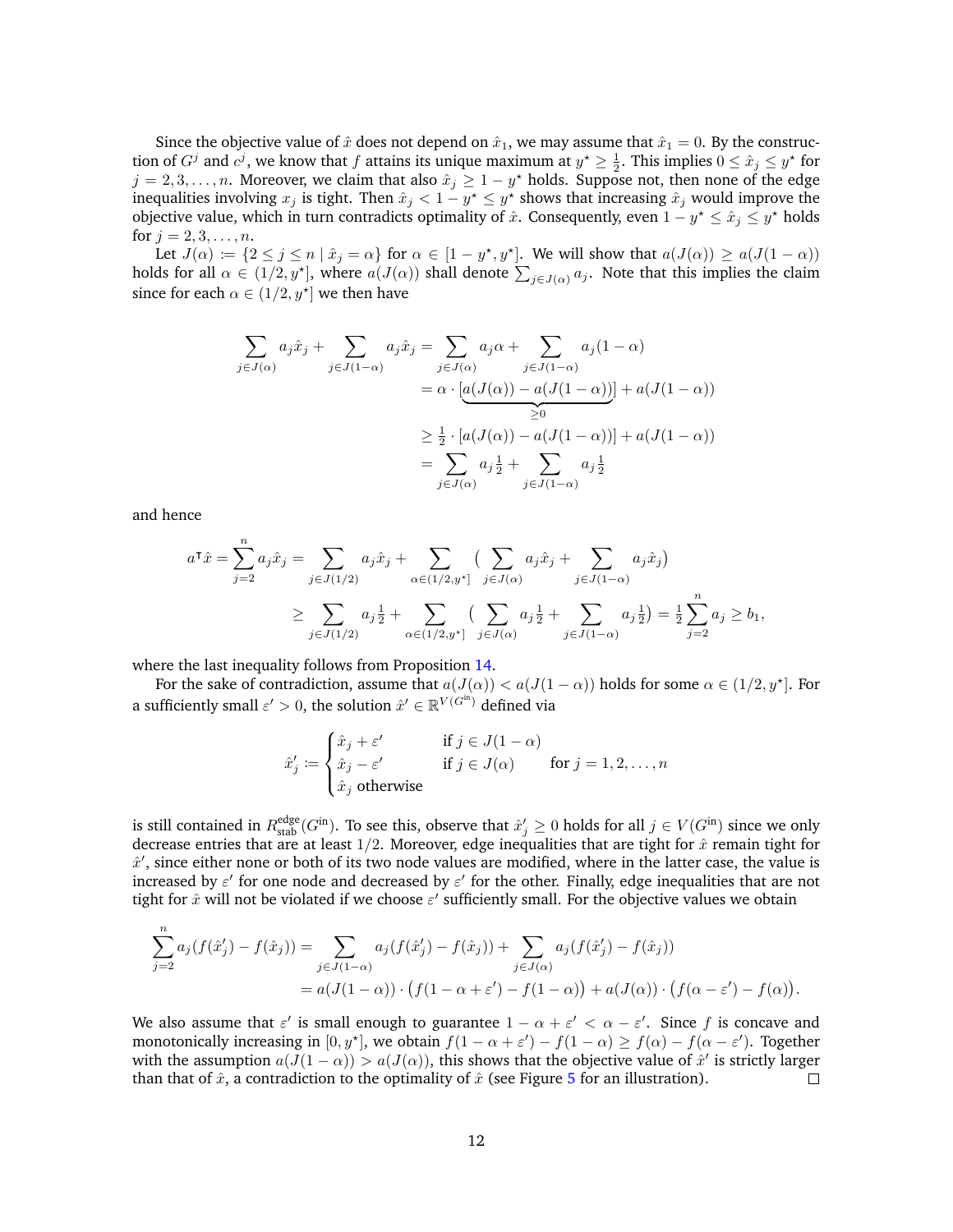

<span id="page-12-7"></span>Figure 5: Illustration of modifications in the proof of Claim [15.](#page-8-1)

# <span id="page-12-4"></span>**5 Concluding remarks**

We have shown that persistency is an exceptional property for linear programming stable-set relaxations. Apart from studying nonlinear relaxations (such as those stemming from semidefinite relaxations), it is natural to ask whether this is also the case for other polytopes for which persistency was established.

The most interesting candidate is certainly the unconstrained quadratic binary programming problem, which is equivalent to the maximum cut problem. The standard *McCormick relaxation* also has the (weak and strong) persistency property [\[5\]](#page-12-0). In fact, there is a strong relationship to the stable-set problem as both problems can be easily reduced to each other. Polyhedrally speaking, each polytope (relaxation or integer hull) can be obtained as a face of the polytope of the other problem, potentially after removing constraints that are redundant for a given objective vector [\[5\]](#page-12-0). Although this was used to show that the McCormick relaxation has the persistency property, the non-existence of the property for tighter relaxations does not carry over in a straight-forward manner. Thus, we leave the resolution of this question as an open problem.

## **References**

- <span id="page-12-1"></span>[1] Endre Boros, Peter L. Hammer, Xiaorong Sun, and Gabriel Tavares. A max-flow approach to improved lower bounds for quadratic unconstrained binary optimization (QUBO). *Discrete Optimization*, 5(2):501–529, 2008. In Memory of George B. Dantzig.
- <span id="page-12-5"></span>[2] Vasek Chvátal. On certain polytopes associated with graphs. *Journal of combinatorial Theory*, *Series B*, 18(2):138–154, 1975.
- <span id="page-12-3"></span>[3] Alexander Fix, Aritanan Gruber, Endre Boros, and Ramin Zabih. A hypergraph-based reduction for higher-order binary Markov random fields. *IEEE Transactions on Pattern Analysis and Machine Intelligence*, 37(7):1387–1395, 2015.
- <span id="page-12-6"></span>[4] Peter L. Hammer, Pierre Hansen, and Bruno Simeone. Vertices belonging to all or to no maximum stable sets of a graph. *SIAM Journal on Algebraic Discrete Methods*, 3(4):511–522, 1982.
- <span id="page-12-0"></span>[5] Peter L. Hammer, Pierre Hansen, and Bruno Simeone. Roof duality, complementation and persistency in quadratic 0–1 optimization. *Mathematical Programming*, 28(2):121–155, Feb 1984.
- <span id="page-12-2"></span>[6] Hiroshi Ishikawa. Transformation of general binary MRF minimization to the first-order case. *IEEE Transactions on Pattern Analysis and Machine Intelligence*, 33(6):1234–1249, June 2011.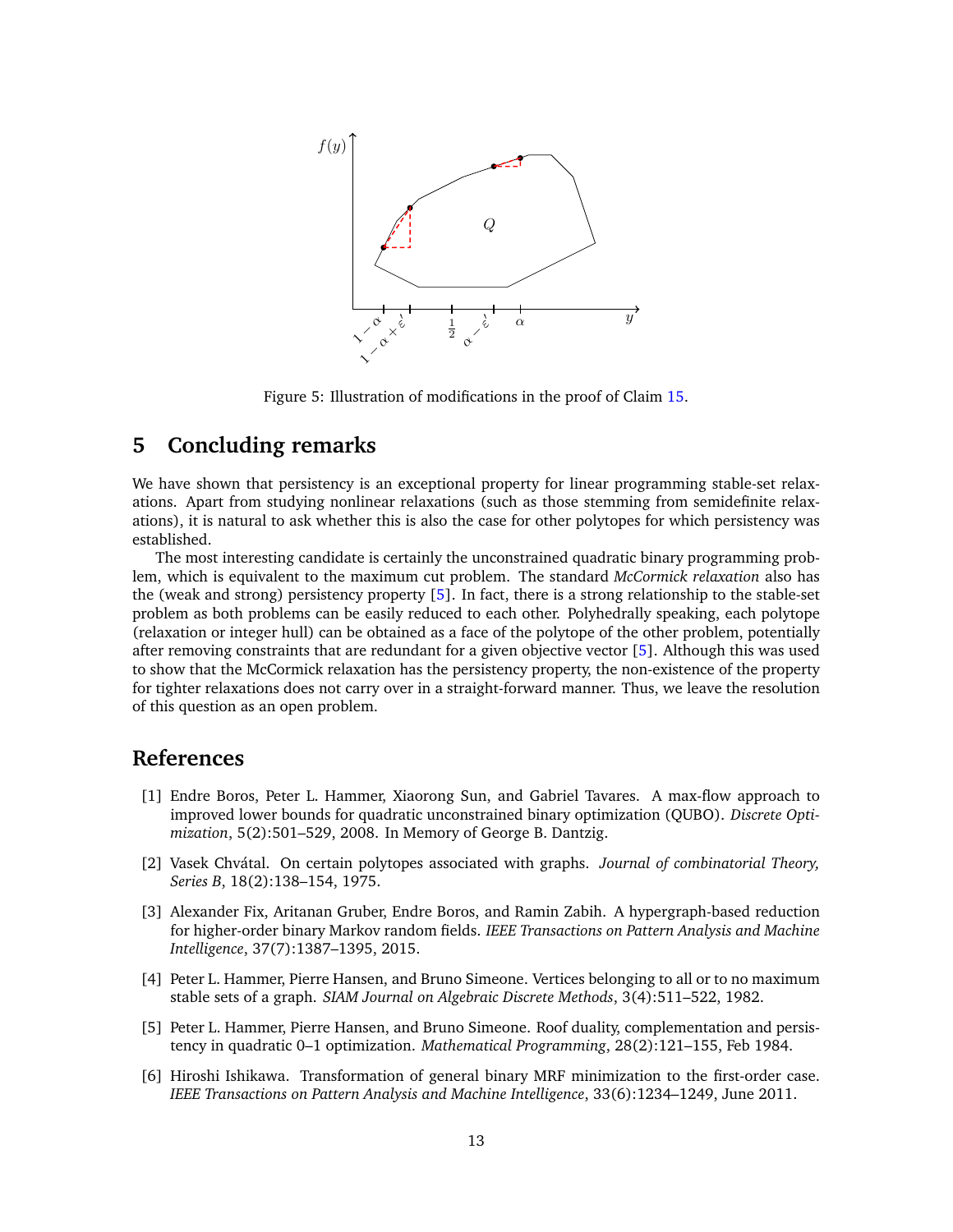- <span id="page-13-4"></span>[7] Richard M. Karp and Christos H. Papadimitriou. On linear characterizations of combinatorial optimization problems. *SIAM Journal on Computing*, 11(4):620–632, 1982.
- <span id="page-13-1"></span>[8] Vladimir Kolmogorov and Carsten Rother. Minimizing nonsubmodular functions with graph cuts – a review. *IEEE Transactions on Pattern Analysis and Machine Intelligence*, 29(7):1274–1279, July 2007.
- <span id="page-13-0"></span>[9] George L. Nemhauser and Leslie E. Trotter. Vertex packings: Structural properties and algorithms. *Mathematical Programming*, 8(1):232–248, Dec 1975.
- <span id="page-13-3"></span>[10] Gianpaolo Oriolo. Clique family inequalities for the stable set polytope of quasi-line graphs. *Discrete Applied Mathematics*, 132(1):185–201, 2003. Stability in Graphs and Related Topics.
- <span id="page-13-2"></span>[11] Manfred W. Padberg. On the facial structure of set packing polyhedra. *Mathematical Programming*, 5(1):199–215, Dec 1973.
- <span id="page-13-6"></span>[12] Alexander Schrijver. *Theory of Linear and Integer Programming*. John Wiley & Sons, Inc., New York, NY, USA, 1986.
- <span id="page-13-7"></span>[13] Edward C. Sewell. Stability critical graphs and the stable set polytope. Technical report, Cornell University Operations Research and Industrial Engineering, 1990.

## <span id="page-13-5"></span>**A Deferred proofs**

We repeat the statements of Lemma  $8$  and Lemma  $16$  provide their proofs.

**Lemma 8.** Let  $P, Q \subseteq \mathbb{R}^n$  be polytopes. If there exists a vector  $c \in \mathbb{R}^n$  such that  $\dim(\text{opt}(Q, c)) <$  $\dim(\text{opt}(P, c))$ , then there exists a vector  $c' \in \mathbb{R}^n$  such that  $\text{opt}(Q, c')$  is a vertex of Q, while  $\text{opt}(P, c')$  is *not a vertex of* P*.*

*Proof.* Let  $c' \in \mathbb{R}^n$  be such that  $\dim(\text{opt}(Q, c')) < \dim(\text{opt}(P, c'))$  holds, and among those, such that  $\dim(\text{opt}(Q, c'))$  is minimum. Clearly, c' is well-defined since  $c' := c$  satisfies the conditions.

Assume, for the sake of contradiction, that  $\dim(\text{opt}(Q, c')) > 0$ . Let  $F := \text{opt}(P, c')$  and  $G :=$  $opt(Q, c')$ . Let  $F_1, F_2, \ldots, F_k$  be the facets of F. By  $n(F, F_i)$  we denote the set of vectors  $w \in \mathbb{R}^n$  such that  $opt(F, w) \supseteq F_i$ . Since F is a polytope,  $\bigcup_{i \in \{1, 2, ..., k\}} n(F, F_i)$  contains a basis U of  $\mathbb{R}^n$ . Moreover, not all vectors  $u \in U$  can lie in aff $(G)^{\perp}$ , the orthogonal complement of aff $(G)$ , since then aff $(G)^{\perp} = \mathbb{R}^n$ would hold, contradicting  $\dim(G) > 0$ . Let  $u \in U \setminus \text{aff}(G)^{\perp}$ .

Now, for a sufficiently small  $\varepsilon > 0$ ,  $\mathrm{opt}(P, c'+\varepsilon u) \supset F_i$  for some  $i \in \{1, 2, \ldots, k\}$ , and  $\mathrm{opt}(Q, c'+\varepsilon u)$ is a proper face of G. Thus,  $c' + \varepsilon u$  satisfies the requirements at the beginning of the proof. However,  $\dim(\text{opt}(Q, c' + \varepsilon u)) < \dim(G)$  contradicts the minimality assumption, which concludes the proof.  $\Box$ 

**Lemma 16.** Let  $P \subseteq \mathbb{R}^n$  be a non-empty polytope, let  $c, a \in \mathbb{R}^n$  and let  $\ell := \min \{a^\intercal x \mid x \in P\}$ . *The functions*  $h^=, h^{\le} : [\ell, \infty) \to \mathbb{R}$  *defined via*  $h^=(\beta) = \max \{c^{\intercal}x \mid x \in P, a^{\intercal}x = \beta\}$  *and*  $h^{\leq}(\beta) =$  $\max \{c^\intercal x \mid x \in P, a^\intercal x \leq \beta\}$  are concave. Moreover, there exists a number  $\beta^\star \in [\ell, \infty)$  such that  $h^{\pm}$  and  $h^{\leq}$  are identical and strictly monotocially increasing on the interval  $[\ell, \beta^{\star}]$ , and  $h^{\leq}$  is constant on the *interval*  $[\beta^*, \infty)$ *.* 

*Proof.* Let  $Q := \{(\begin{smallmatrix} y_1 \\ y_2 \end{smallmatrix}) \mid \exists x \in P : a^{\intercal}x = y_1, c^{\intercal}x = y_2\} \subseteq \mathbb{R}^2$  be the projection of P along a and c. By construction,  $h^{\leq}(\beta) = \max\{y_2 \mid y \in Q, y_1 \leq \beta\}$  holds. Considering that  $Q$  is a polytope of dimension at most 2, the claimed properties of  $h^{\le}$  and  $h^=$  are obvious (see Figure [6\)](#page-14-0).  $\Box$